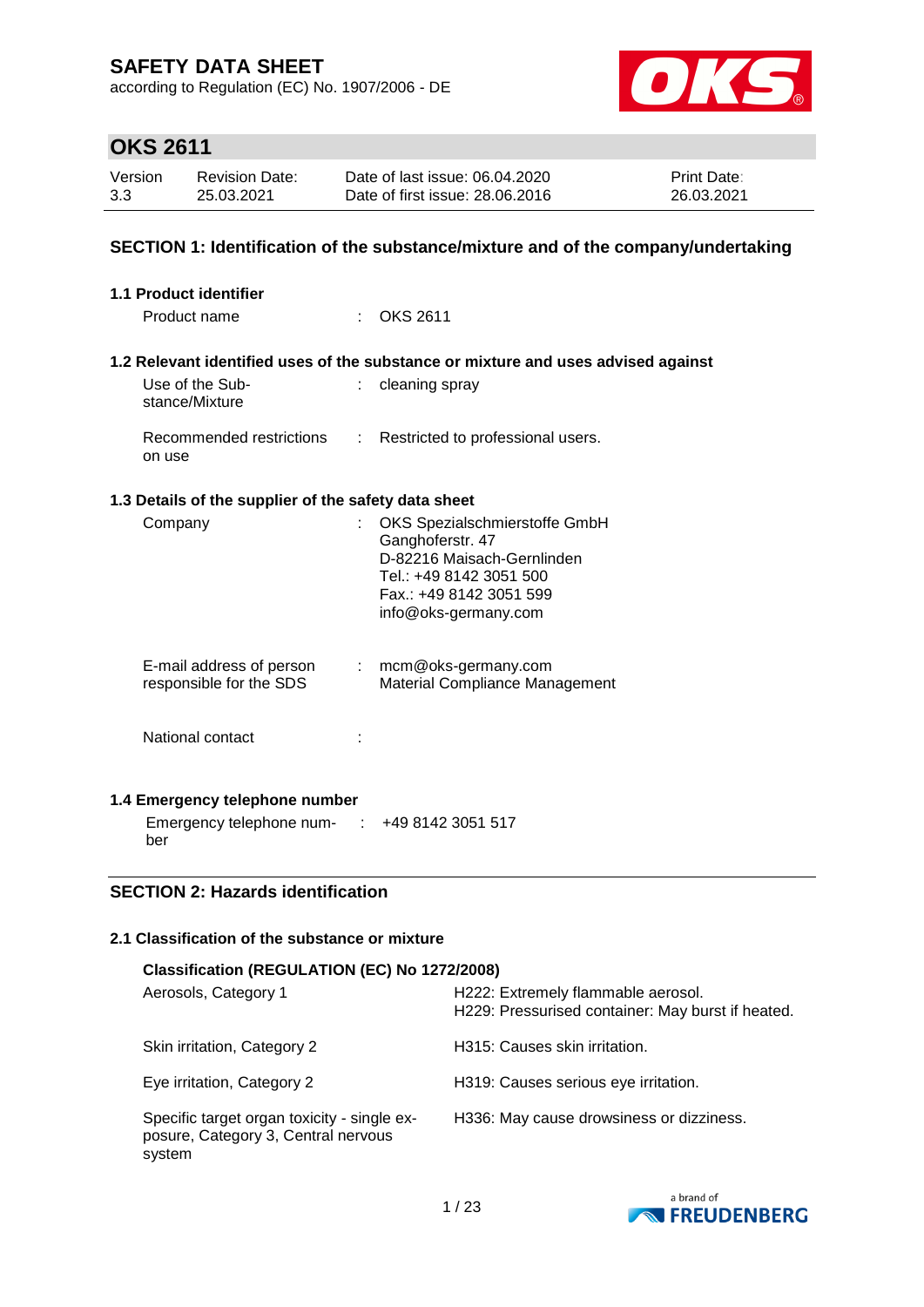according to Regulation (EC) No. 1907/2006 - DE



# **OKS 2611**

| Version<br>3.3                | <b>Revision Date:</b><br>25.03.2021                           |  |                                                                              | Date of last issue: 06.04.2020<br>Date of first issue: 28.06.2016 | Print Date:<br>26.03.2021                                                                                                                                                                                                                         |
|-------------------------------|---------------------------------------------------------------|--|------------------------------------------------------------------------------|-------------------------------------------------------------------|---------------------------------------------------------------------------------------------------------------------------------------------------------------------------------------------------------------------------------------------------|
| Aspiration hazard, Category 1 |                                                               |  | ways.                                                                        | H304: May be fatal if swallowed and enters air-                   |                                                                                                                                                                                                                                                   |
|                               | Long-term (chronic) aquatic hazard, Cat-<br>egory 3           |  |                                                                              | H412: Harmful to aquatic life with long lasting ef-<br>fects.     |                                                                                                                                                                                                                                                   |
|                               | 2.2 Label elements                                            |  |                                                                              |                                                                   |                                                                                                                                                                                                                                                   |
|                               | Labelling (REGULATION (EC) No 1272/2008)<br>Hazard pictograms |  |                                                                              |                                                                   |                                                                                                                                                                                                                                                   |
|                               | Signal word                                                   |  | Danger                                                                       |                                                                   |                                                                                                                                                                                                                                                   |
|                               | <b>Hazard statements</b>                                      |  | H <sub>222</sub><br>H <sub>229</sub><br>H304<br>H315<br>H319<br>H336<br>H412 | ways.<br>Causes skin irritation.<br>fects.                        | Extremely flammable aerosol.<br>Pressurised container: May burst if heated.<br>May be fatal if swallowed and enters air-<br>Causes serious eye irritation.<br>May cause drowsiness or dizziness.<br>Harmful to aquatic life with long lasting ef- |
|                               | Precautionary statements                                      |  | <b>Prevention:</b><br>P210<br>P <sub>211</sub><br>P <sub>251</sub>           | smoking.<br>ignition source.                                      | Keep away from heat, hot surfaces, sparks,<br>open flames and other ignition sources. No<br>Do not spray on an open flame or other<br>Do not pierce or burn, even after use.                                                                      |
|                               |                                                               |  | Response:                                                                    |                                                                   |                                                                                                                                                                                                                                                   |
|                               |                                                               |  | P301 + P310                                                                  |                                                                   | IF SWALLOWED: Immediately call a<br>POISON CENTER/ doctor.                                                                                                                                                                                        |
|                               |                                                               |  | P331                                                                         |                                                                   | Do NOT induce vomiting.                                                                                                                                                                                                                           |
|                               |                                                               |  | Storage:<br>P405<br>$P410 + P412$                                            | Store locked up.                                                  | Protect from sunlight. Do not expose to<br>temperatures exceeding 50 °C/ 122 °F.                                                                                                                                                                  |

Hazardous components which must be listed on the label: propan-2-ol

Naphtha (petroleum), hydrotreated light; Low boiling point hydrogen treated naphtha

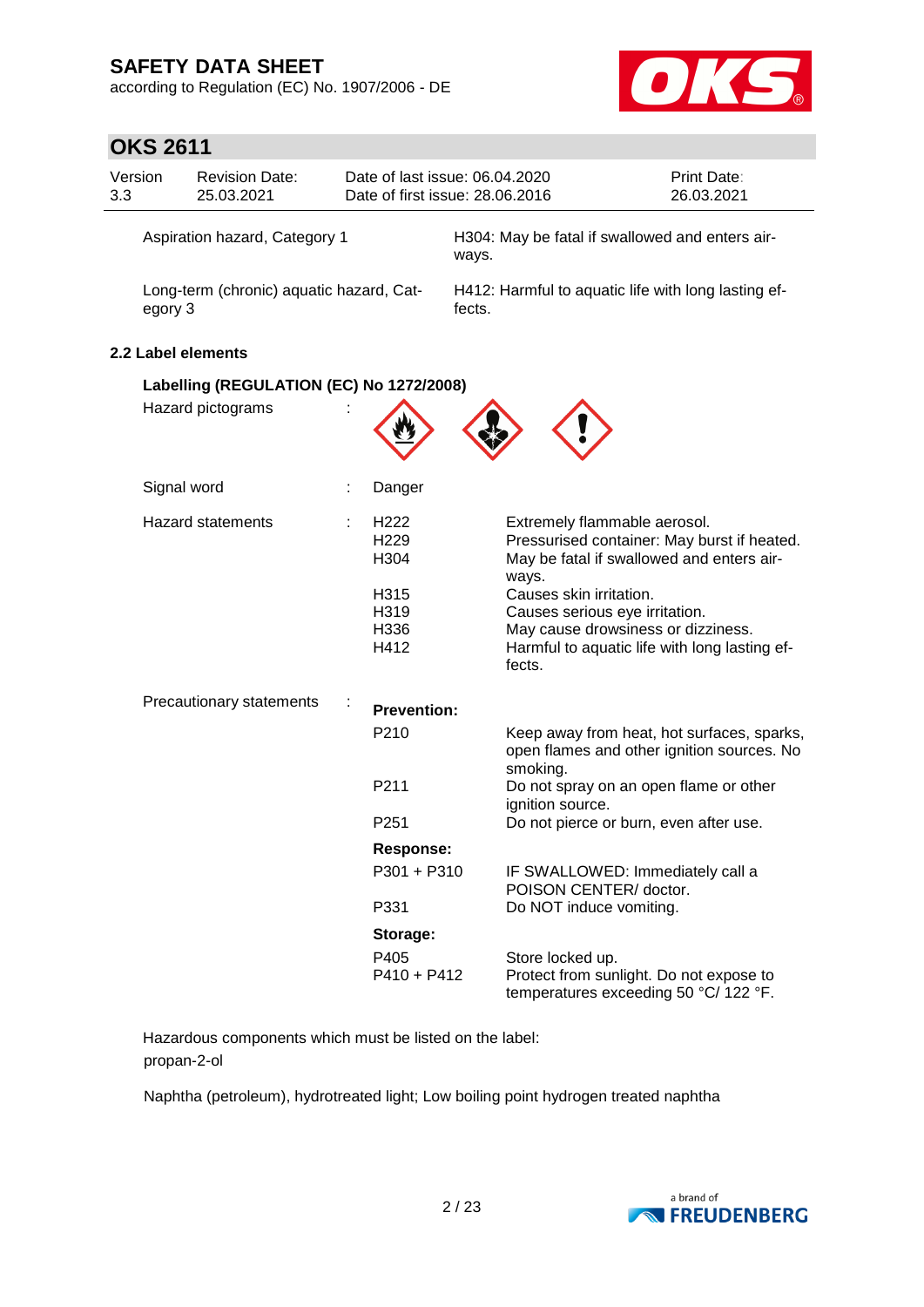according to Regulation (EC) No. 1907/2006 - DE



## **OKS 2611**

| Version | <b>Revision Date:</b> | Date of last issue: 06.04.2020  | <b>Print Date:</b> |
|---------|-----------------------|---------------------------------|--------------------|
| 3.3     | 25.03.2021            | Date of first issue: 28,06,2016 | 26.03.2021         |

#### **2.3 Other hazards**

This substance/mixture contains no components considered to be either persistent, bioaccumulative and toxic (PBT), or very persistent and very bioaccumulative (vPvB) at levels of 0.1% or higher.

### **SECTION 3: Composition/information on ingredients**

#### **3.2 Mixtures**

Chemical nature : Active substance with propellant Solvent mixture

#### **Components**

| Chemical name                                                                                       | CAS-No.<br>EC-No.<br>Index-No.<br>Registration number                       | Classification                                                                                                    | Concentration<br>limits<br>M-Factor<br><b>Notes</b> | Concentration<br>(% w/w) |
|-----------------------------------------------------------------------------------------------------|-----------------------------------------------------------------------------|-------------------------------------------------------------------------------------------------------------------|-----------------------------------------------------|--------------------------|
| propan-2-ol                                                                                         | 67-63-0<br>200-661-7<br>603-117-00-0<br>02-2119457558-25-<br><b>XXXX</b>    | Flam. Liq.2; H225<br>Eye Irrit.2; H319<br>STOT SE3; H336                                                          |                                                     | $>= 20 - < 30$           |
| Naphtha (petroleum),<br>hydrotreated light;<br>Low boiling point hy-<br>drogen treated naph-<br>tha | 64742-49-0<br>927-241-2<br>649-328-00-1<br>01-2119471843-32-<br><b>XXXX</b> | Flam. Liq.3; H226<br>STOT SE3; H336<br>Asp. Tox.1; H304<br>Aquatic Chronic3;<br>H412                              |                                                     | $>= 25 - < 30$           |
| Hydrocarbons, C6-C7,<br>n-alkanes, isoalkanes,<br>cyclics, <5% n-hexane                             | Not Assigned<br>921-024-6<br>01-2119475514-35-<br><b>XXXX</b>               | Flam. Lig.2; H225<br>Skin Irrit.2; H315<br><b>STOT SE3; H336</b><br>Asp. Tox.1; H304<br>Aquatic Chronic2;<br>H411 |                                                     | $>= 20 - 25$             |
| acetone                                                                                             | 67-64-1<br>200-662-2<br>606-001-00-8<br>01-2119471330-49-<br><b>XXXX</b>    | Flam. Liq.2; H225<br>Eye Irrit.2; H319<br>STOT SE3; H336                                                          |                                                     | $>= 10 - 20$             |
| Substances with a workplace exposure limit :                                                        |                                                                             |                                                                                                                   |                                                     |                          |
| carbon dioxide                                                                                      | 124-38-9<br>204-696-9                                                       | Press. GasCompr.<br>Gas; H280                                                                                     |                                                     | $>= 1 - 10$              |

For explanation of abbreviations see section 16.

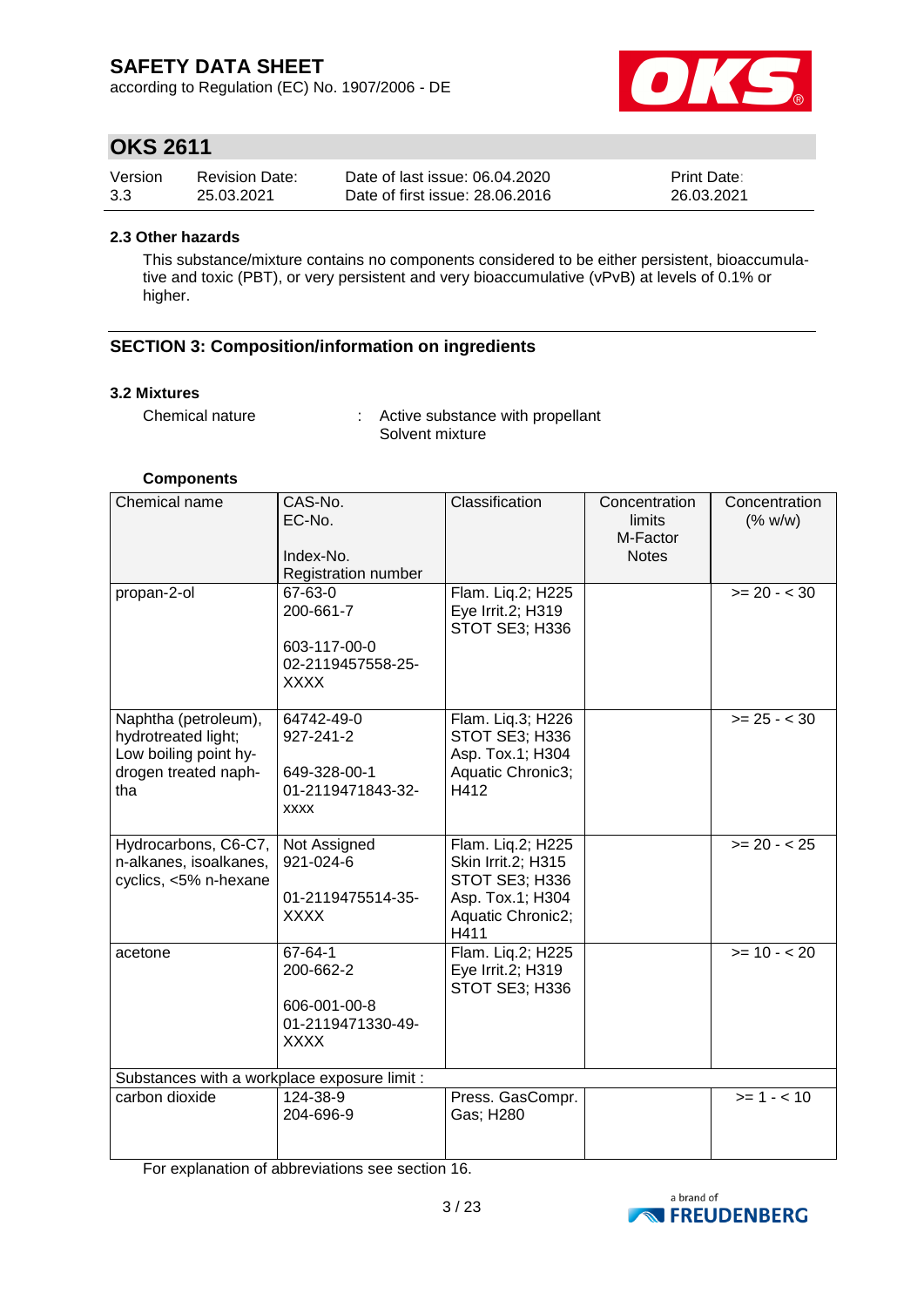according to Regulation (EC) No. 1907/2006 - DE



# **OKS 2611**

| Version | Revision Date: | Date of last issue: 06.04.2020  | <b>Print Date:</b> |
|---------|----------------|---------------------------------|--------------------|
| 3.3     | 25.03.2021     | Date of first issue: 28.06.2016 | 26.03.2021         |

### **SECTION 4: First aid measures**

| If inhaled              | Call a physician or poison control centre immediately.<br>Remove person to fresh air. If signs/symptoms continue, get<br>medical attention.<br>Keep patient warm and at rest.<br>If unconscious, place in recovery position and seek medical<br>advice.<br>Keep respiratory tract clear.<br>If breathing is irregular or stopped, administer artificial respira-<br>tion. |
|-------------------------|---------------------------------------------------------------------------------------------------------------------------------------------------------------------------------------------------------------------------------------------------------------------------------------------------------------------------------------------------------------------------|
| In case of skin contact | Take off all contaminated clothing immediately.<br>Get medical attention immediately if irritation develops and<br>persists.<br>Wash clothing before reuse.<br>Thoroughly clean shoes before reuse.<br>Wash off immediately with plenty of water.                                                                                                                         |
| In case of eye contact  | : Rinse immediately with plenty of water, also under the eyelids,<br>for at least 10 minutes.<br>Seek medical advice.                                                                                                                                                                                                                                                     |
| If swallowed            | Move the victim to fresh air.<br>If accidentally swallowed obtain immediate medical attention.<br>Keep respiratory tract clear.<br>Do NOT induce vomiting.<br>Rinse mouth with water.<br>Aspiration hazard if swallowed - can enter lungs and cause<br>damage.                                                                                                            |

| Symptoms     | Inhalation may provoke the following symptoms:<br>Unconsciousness<br><b>Dizziness</b><br><b>Drowsiness</b><br>Headache<br>Nausea<br>Tiredness<br>Skin contact may provoke the following symptoms:<br>Erythema |
|--------------|---------------------------------------------------------------------------------------------------------------------------------------------------------------------------------------------------------------|
|              | Aspiration may cause pulmonary oedema and pneumonitis.                                                                                                                                                        |
| <b>Risks</b> | Central nervous system depression<br>Risk of product entering the lungs on vomiting after ingestion.<br>Health injuries may be delayed.                                                                       |

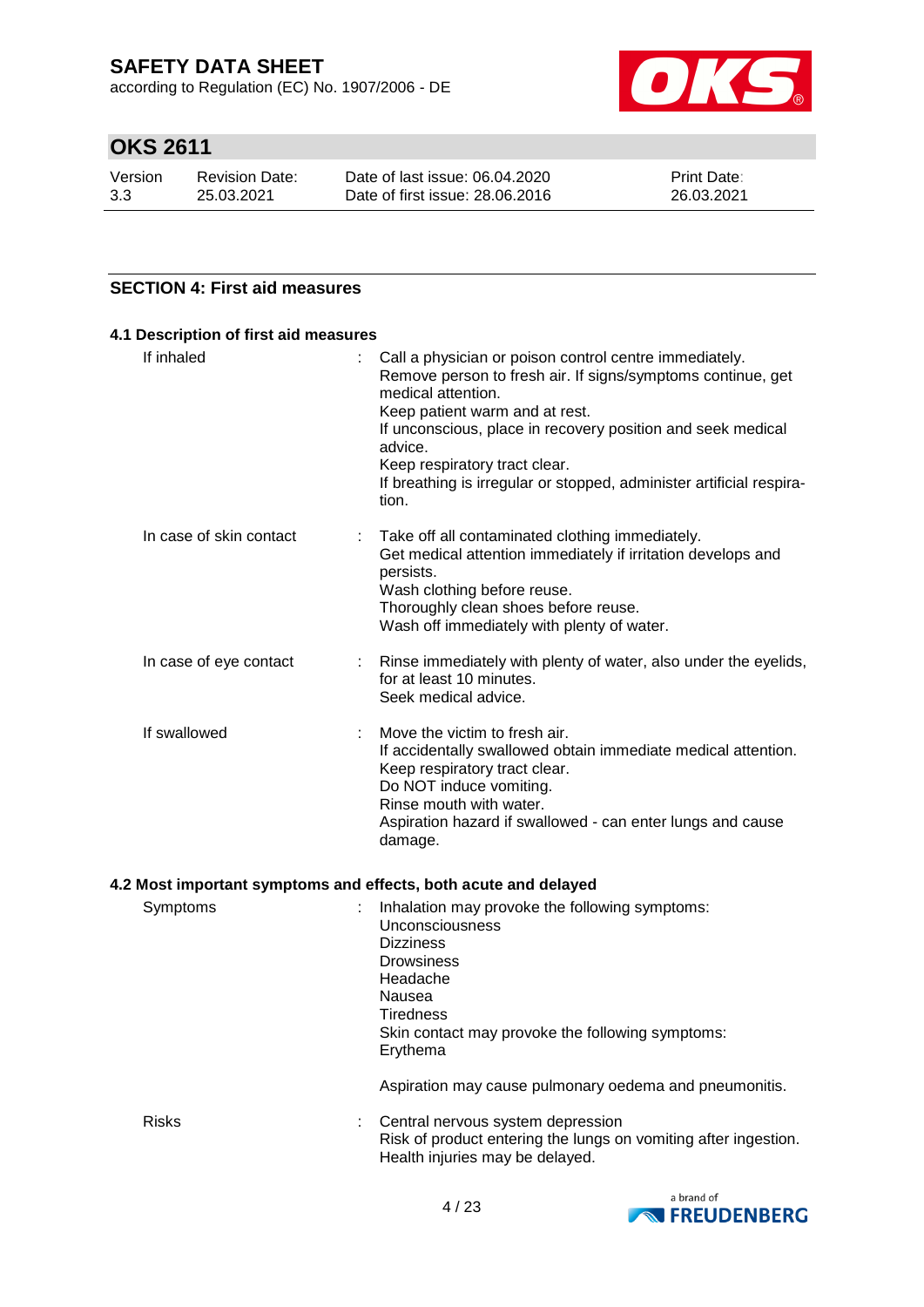according to Regulation (EC) No. 1907/2006 - DE



# **OKS 2611**

| Version<br>Date of last issue: 06.04.2020<br><b>Print Date:</b><br>Revision Date:<br>3.3<br>Date of first issue: 28.06.2016<br>26.03.2021<br>25.03.2021 |  |
|---------------------------------------------------------------------------------------------------------------------------------------------------------|--|
|---------------------------------------------------------------------------------------------------------------------------------------------------------|--|

Causes skin irritation.

**4.3 Indication of any immediate medical attention and special treatment needed**

Treatment : Treat symptomatically.

### **SECTION 5: Firefighting measures**

### **5.1 Extinguishing media**

| Suitable extinguishing media : ABC powder |                         |
|-------------------------------------------|-------------------------|
| Unsuitable extinguishing<br>media         | : High volume water jet |

### **5.2 Special hazards arising from the substance or mixture**

| Specific hazards during fire-<br>fighting          | ÷. | Fire Hazard<br>Do not let product enter drains.<br>Contains gas under pressure; may explode if heated.<br>Beware of vapours accumulating to form explosive concentra-<br>tions. Vapours can accumulate in low areas. |
|----------------------------------------------------|----|----------------------------------------------------------------------------------------------------------------------------------------------------------------------------------------------------------------------|
| Hazardous combustion prod- : Carbon oxides<br>ucts |    |                                                                                                                                                                                                                      |
| 5.3 Advice for firefighters                        |    |                                                                                                                                                                                                                      |
| Special protective equipment :<br>for firefighters |    | In the event of fire, wear self-contained breathing apparatus.<br>Use personal protective equipment. Exposure to decomposi-<br>tion products may be a hazard to health.                                              |
| Further information                                |    | Standard procedure for chemical fires.<br>Collect contaminated fire extinguishing water separately. This<br>must not be discharged into drains.<br>Cool containers/tanks with water spray.                           |

### **SECTION 6: Accidental release measures**

### **6.1 Personal precautions, protective equipment and emergency procedures**

| Personal precautions | Evacuate personnel to safe areas.                          |
|----------------------|------------------------------------------------------------|
|                      | Ensure adequate ventilation.                               |
|                      | Remove all sources of ignition.                            |
|                      | Do not breathe vapours or spray mist.                      |
|                      | Do not breathe dust/ fume/ gas/ mist/ vapours/ spray.      |
|                      | Refer to protective measures listed in sections 7 and 8.   |
|                      | Only qualified personnel equipped with suitable protective |
|                      | equipment may intervene.                                   |

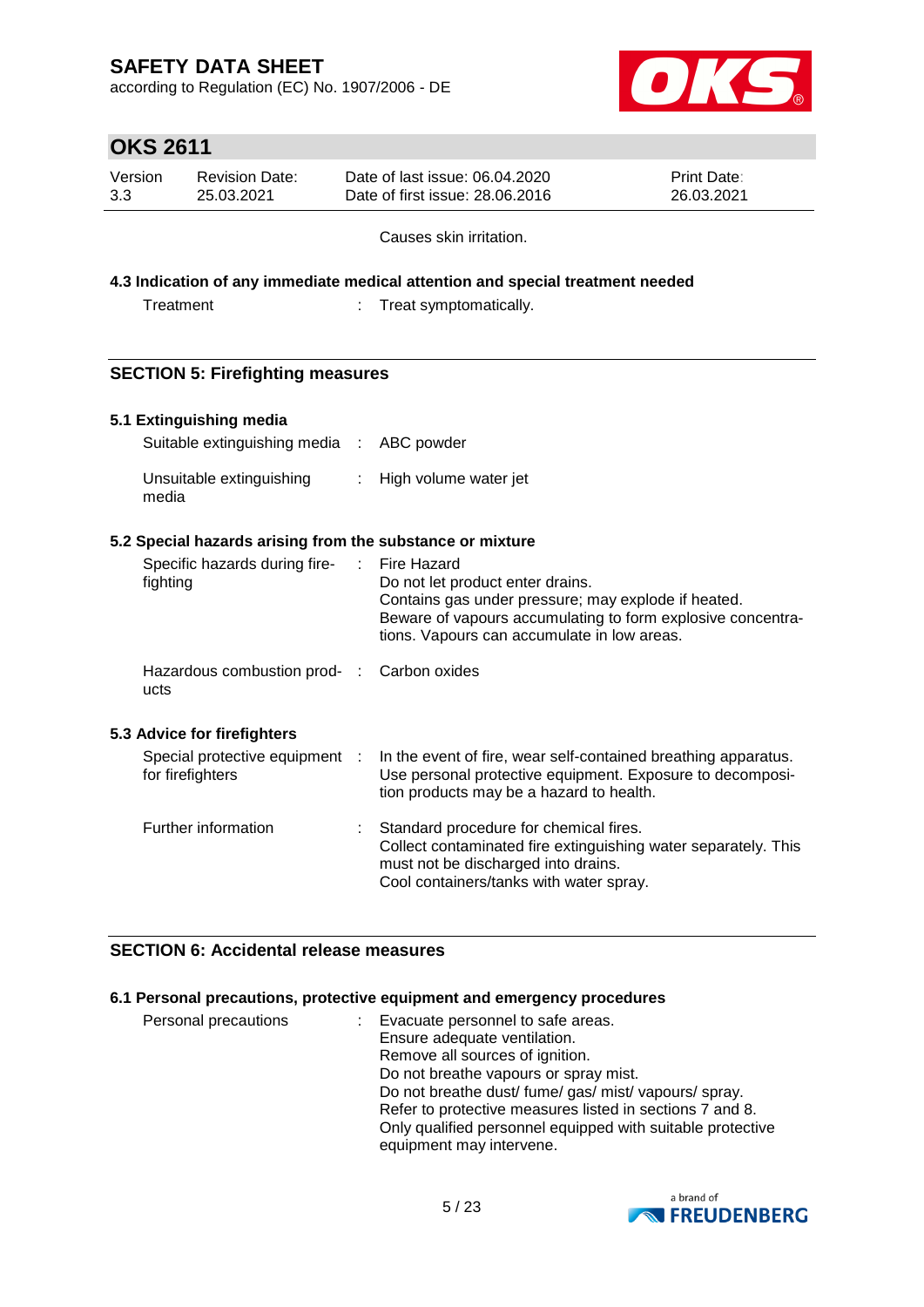according to Regulation (EC) No. 1907/2006 - DE



### **OKS 2611**

| Version | <b>Revision Date:</b> | Date of last issue: 06.04.2020  | <b>Print Date:</b> |
|---------|-----------------------|---------------------------------|--------------------|
| 3.3     | 25.03.2021            | Date of first issue: 28,06,2016 | 26.03.2021         |

### **6.2 Environmental precautions**

| Environmental precautions |  | : Do not allow contact with soil, surface or ground water.<br>Prevent further leakage or spillage if safe to do so.<br>If the product contaminates rivers and lakes or drains inform<br>respective authorities. |
|---------------------------|--|-----------------------------------------------------------------------------------------------------------------------------------------------------------------------------------------------------------------|
|---------------------------|--|-----------------------------------------------------------------------------------------------------------------------------------------------------------------------------------------------------------------|

### **6.3 Methods and material for containment and cleaning up**

| Methods for cleaning up |  | : Contain spillage, and then collect with non-combustible ab-<br>sorbent material, (e.g. sand, earth, diatomaceous earth, ver-<br>miculite) and place in container for disposal according to local<br>/ national regulations (see section 13).<br>Keep in suitable, closed containers for disposal.<br>Non-sparking tools should be used. |
|-------------------------|--|-------------------------------------------------------------------------------------------------------------------------------------------------------------------------------------------------------------------------------------------------------------------------------------------------------------------------------------------|
|-------------------------|--|-------------------------------------------------------------------------------------------------------------------------------------------------------------------------------------------------------------------------------------------------------------------------------------------------------------------------------------------|

### **6.4 Reference to other sections**

For personal protection see section 8.

### **SECTION 7: Handling and storage**

### **7.1 Precautions for safe handling**

| Advice on safe handling | : Do not use in areas without adequate ventilation.<br>Do not breathe vapours or spray mist.<br>In case of insufficient ventilation, wear suitable respiratory<br>equipment.<br>Avoid contact with skin and eyes.<br>For personal protection see section 8.<br>Keep away from fire, sparks and heated surfaces.<br>Smoking, eating and drinking should be prohibited in the ap-<br>plication area.<br>Wash hands and face before breaks and immediately after<br>handling the product.<br>Do not get in eyes or mouth or on skin.<br>Do not get on skin or clothing.<br>Do not ingest.<br>Do not use sparking tools.<br>These safety instructions also apply to empty packaging which<br>may still contain product residues.<br>Pressurized container: protect from sunlight and do not ex-<br>pose to temperatures exceeding 50 °C. Do not pierce or burn,<br>even after use. |
|-------------------------|--------------------------------------------------------------------------------------------------------------------------------------------------------------------------------------------------------------------------------------------------------------------------------------------------------------------------------------------------------------------------------------------------------------------------------------------------------------------------------------------------------------------------------------------------------------------------------------------------------------------------------------------------------------------------------------------------------------------------------------------------------------------------------------------------------------------------------------------------------------------------------|
| Hygiene measures        | Wash face, hands and any exposed skin thoroughly after<br>handling.                                                                                                                                                                                                                                                                                                                                                                                                                                                                                                                                                                                                                                                                                                                                                                                                            |

### **7.2 Conditions for safe storage, including any incompatibilities**

| Requirements for storage | BEWARE: Aerosol is pressurized. Keep away from direct sun    |
|--------------------------|--------------------------------------------------------------|
| areas and containers     | exposure and temperatures over 50 °C. Do not open by force   |
|                          | or throw into fire even after use. Do not spray on flames or |

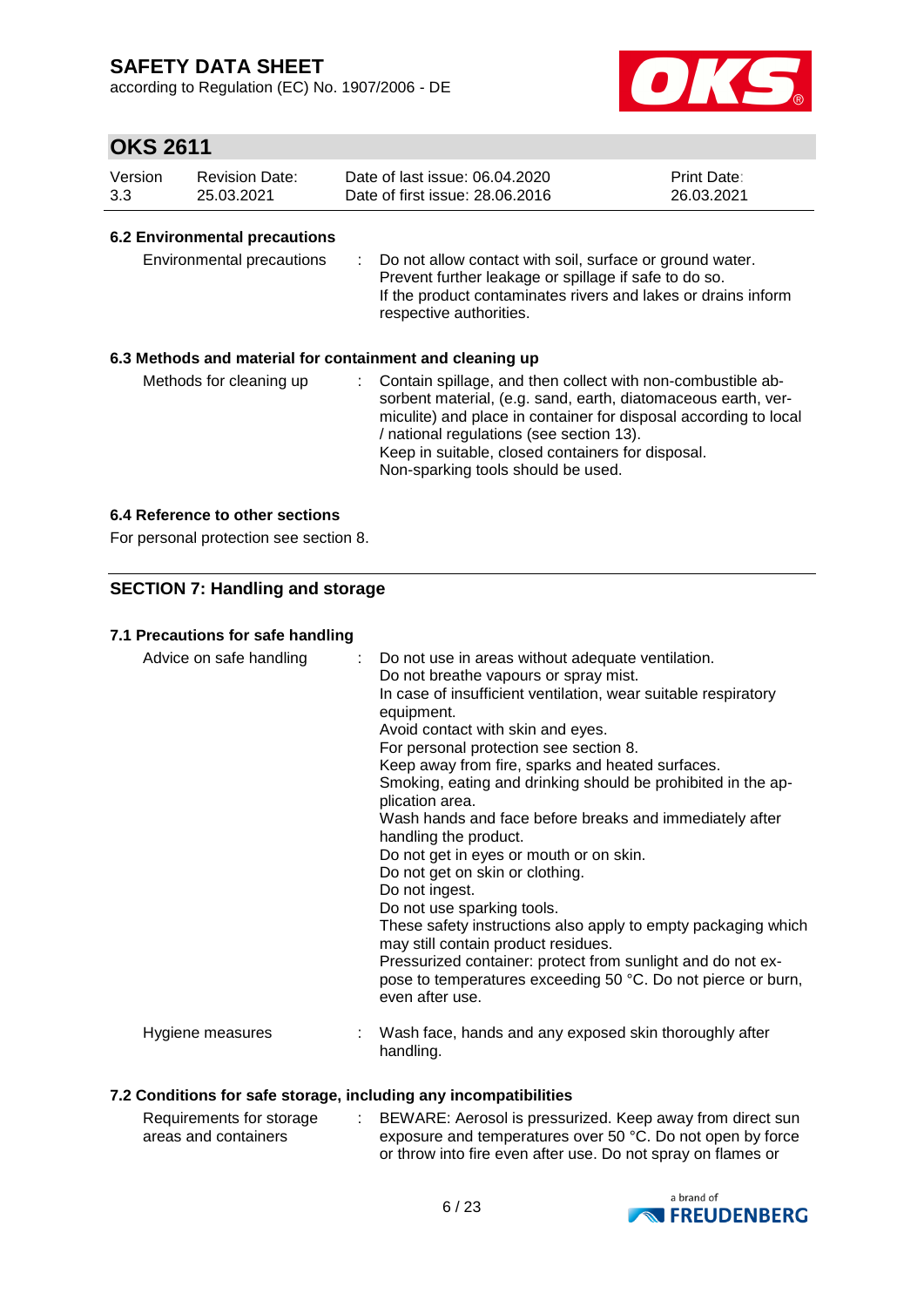according to Regulation (EC) No. 1907/2006 - DE



# **OKS 2611**

| Version<br>3.3 | <b>Revision Date:</b><br>25.03.2021        |   | Date of last issue: 06.04.2020<br>Date of first issue: 28.06.2016                   | <b>Print Date:</b><br>26.03.2021 |
|----------------|--------------------------------------------|---|-------------------------------------------------------------------------------------|----------------------------------|
|                |                                            |   | red-hot objects. Store in accordance with the particular na-<br>tional regulations. |                                  |
|                | Storage class (TRGS 510)                   | ÷ | 2B, Aerosol cans and lighters                                                       |                                  |
|                | 7.3 Specific end use(s)<br>Specific use(s) |   | Specific instructions for handling, not required.                                   |                                  |

### **SECTION 8: Exposure controls/personal protection**

### **8.1 Control parameters**

### **Occupational Exposure Limits**

| Components                                                                                        | CAS-No.    | Value type (Form<br>of exposure)       | Control parameters                                                           | <b>Basis</b>                                |
|---------------------------------------------------------------------------------------------------|------------|----------------------------------------|------------------------------------------------------------------------------|---------------------------------------------|
| propan-2-ol                                                                                       | 67-63-0    | <b>AGW</b>                             | 200 ppm<br>500 mg/m3                                                         | DE TRGS<br>900<br>$(2006 - 01 - 01)$        |
| Peak-limit: excur-<br>sion factor (catego-<br>ry)                                                 | 2; (II)    |                                        |                                                                              |                                             |
| Further information                                                                               |            | is no risk of harming the unborn child | When there is compliance with the OEL and biological tolerance values, there |                                             |
| Naphtha (petrole-<br>um), hydrotreated<br>light; Low boiling<br>point hydrogen<br>treated naphtha | 64742-49-0 | <b>AGW</b>                             | $1.500$ mg/m3                                                                | <b>DE TRGS</b><br>900                       |
| Further information                                                                               |            |                                        | Group exposure limit for hydrocarbon solvent mixtures                        |                                             |
| acetone                                                                                           | 67-64-1    | <b>TWA</b>                             | 500 ppm<br>1.210 mg/m3                                                       | 2000/39/EC<br>$(2000-06-16)$                |
| Further information                                                                               | Indicative |                                        |                                                                              |                                             |
|                                                                                                   |            | <b>AGW</b>                             | 500 ppm<br>1.200 mg/m3                                                       | <b>DE TRGS</b><br>900<br>$(2015-03-02)$     |
| Peak-limit: excur-<br>sion factor (catego-<br>ry)                                                 | 2; (1)     |                                        |                                                                              |                                             |
| Further information                                                                               |            | is no risk of harming the unborn child | When there is compliance with the OEL and biological tolerance values, there |                                             |
| carbon dioxide                                                                                    | 124-38-9   | <b>TWA</b>                             | 5.000 ppm<br>9.000 mg/m3                                                     | 2006/15/EC<br>$(2006 - 02 - 09)$            |
| Further information                                                                               | Indicative |                                        |                                                                              |                                             |
|                                                                                                   |            | <b>AGW</b>                             | 5.000 ppm<br>9.100 mg/m3                                                     | <b>DE TRGS</b><br>900<br>$(2006 - 01 - 01)$ |
| Peak-limit: excur-<br>sion factor (catego-                                                        | 2; (II)    |                                        |                                                                              |                                             |

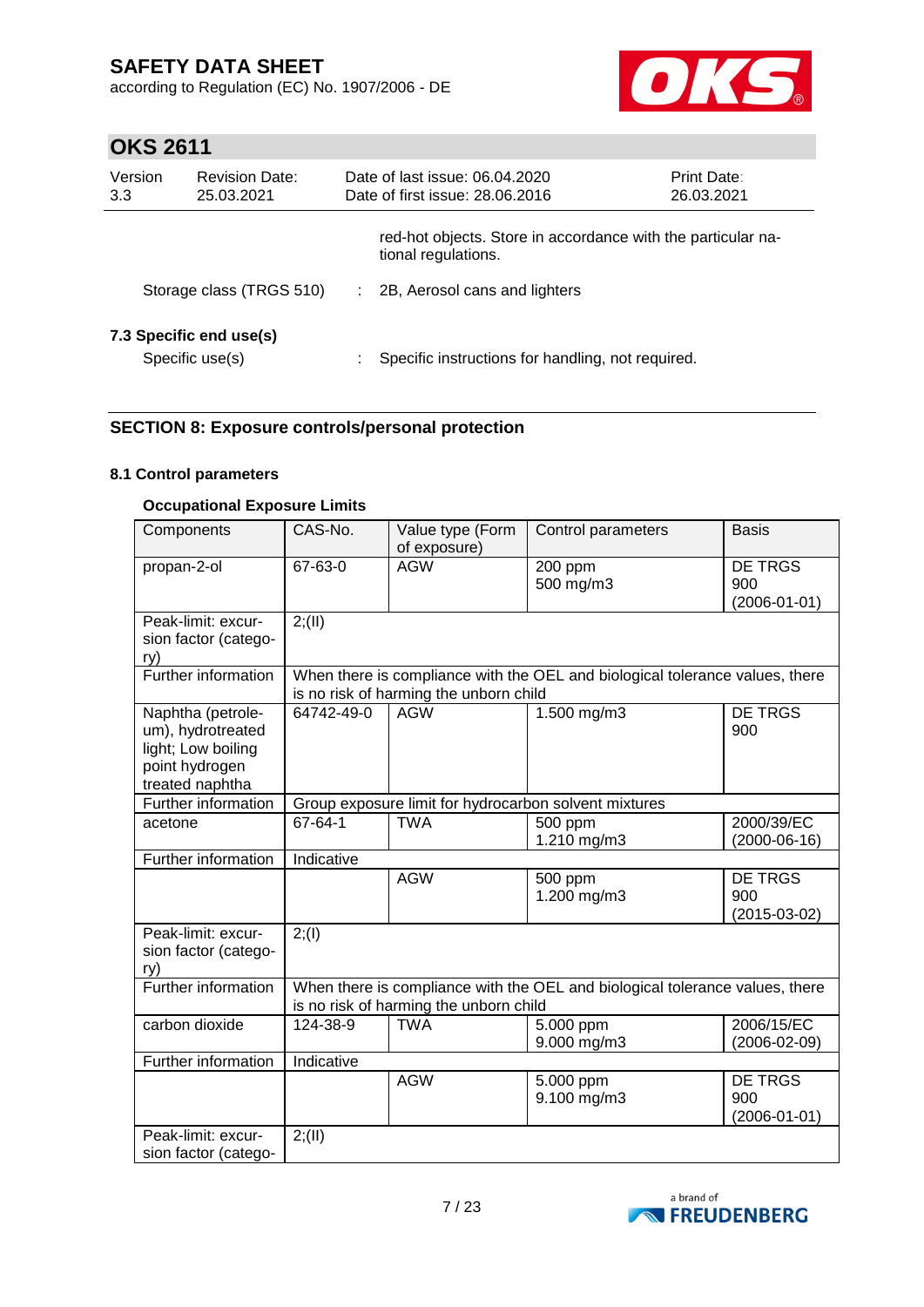according to Regulation (EC) No. 1907/2006 - DE



# **OKS 2611**

| Version | <b>Revision Date:</b> | Date of last issue: 06.04.2020  | <b>Print Date:</b> |
|---------|-----------------------|---------------------------------|--------------------|
| 3.3     | 25.03.2021            | Date of first issue: 28,06,2016 | 26.03.2021         |

ry)

### **Biological occupational exposure limits**

| Substance name | CAS-No. | Control parameters          | Sampling time                                           | <b>Basis</b>                             |
|----------------|---------|-----------------------------|---------------------------------------------------------|------------------------------------------|
| propan-2-ol    | 67-63-0 | Acetone: 25 mg/l<br>(Blood) | Immediately after<br>exposure or after<br>working hours | <b>TRGS 903</b><br>$(2013 - 04 -$<br>04) |
|                |         | Acetone: 25 mg/l<br>(Urine) | Immediately after<br>exposure or after<br>working hours | <b>TRGS 903</b><br>$(2013 - 04 -$<br>04) |
| acetone        | 67-64-1 | Acetone: 80 mg/l<br>(Urine) | Immediately after<br>exposure or after<br>working hours | <b>TRGS 903</b><br>$(2004 - 08 -$<br>01) |

### **Derived No Effect Level (DNEL) according to Regulation (EC) No. 1907/2006:**

| Substance name                                                                | End Use | Exposure routes | Potential health ef-<br>fects | Value               |
|-------------------------------------------------------------------------------|---------|-----------------|-------------------------------|---------------------|
| Hydrocarbons, C6-<br>C7, n-alkanes, isoal-<br>kanes, cyclics, <5%<br>n-hexane | Workers | Skin contact    | Long-term systemic<br>effects | 773 mg/kg<br>bw/day |
|                                                                               | Workers | Inhalation      | Long-term systemic<br>effects | 2035 mg/m3          |

#### **8.2 Exposure controls**

### **Engineering measures**

Use only in an area equipped with explosion proof exhaust ventilation. Handle only in a place equipped with local exhaust (or other appropriate exhaust).

#### **Personal protective equipment**

| Eye protection                                                        | Safety glasses with side-shields                                                                                                                                                                                                                                                                                                            |  |
|-----------------------------------------------------------------------|---------------------------------------------------------------------------------------------------------------------------------------------------------------------------------------------------------------------------------------------------------------------------------------------------------------------------------------------|--|
| Hand protection<br>Material<br>Break through time<br>Protective index | butyl-rubber<br>$>10$ min<br>Class 1                                                                                                                                                                                                                                                                                                        |  |
| Remarks                                                               | Wear protective gloves. The break through time depends<br>amongst other things on the material, the thickness and the<br>type of glove and therefore has to be measured for each<br>case.<br>The selected protective gloves have to satisfy the specifica-<br>tions of Regulation (EU) 2016/425 and the standard EN 374<br>derived from it. |  |
| Respiratory protection                                                | Use respiratory protection unless adequate local exhaust<br>ventilation is provided or exposure assessment demonstrates<br>that exposures are within recommended exposure guidelines.                                                                                                                                                       |  |
| Filter type                                                           | Recommended Filter type:                                                                                                                                                                                                                                                                                                                    |  |

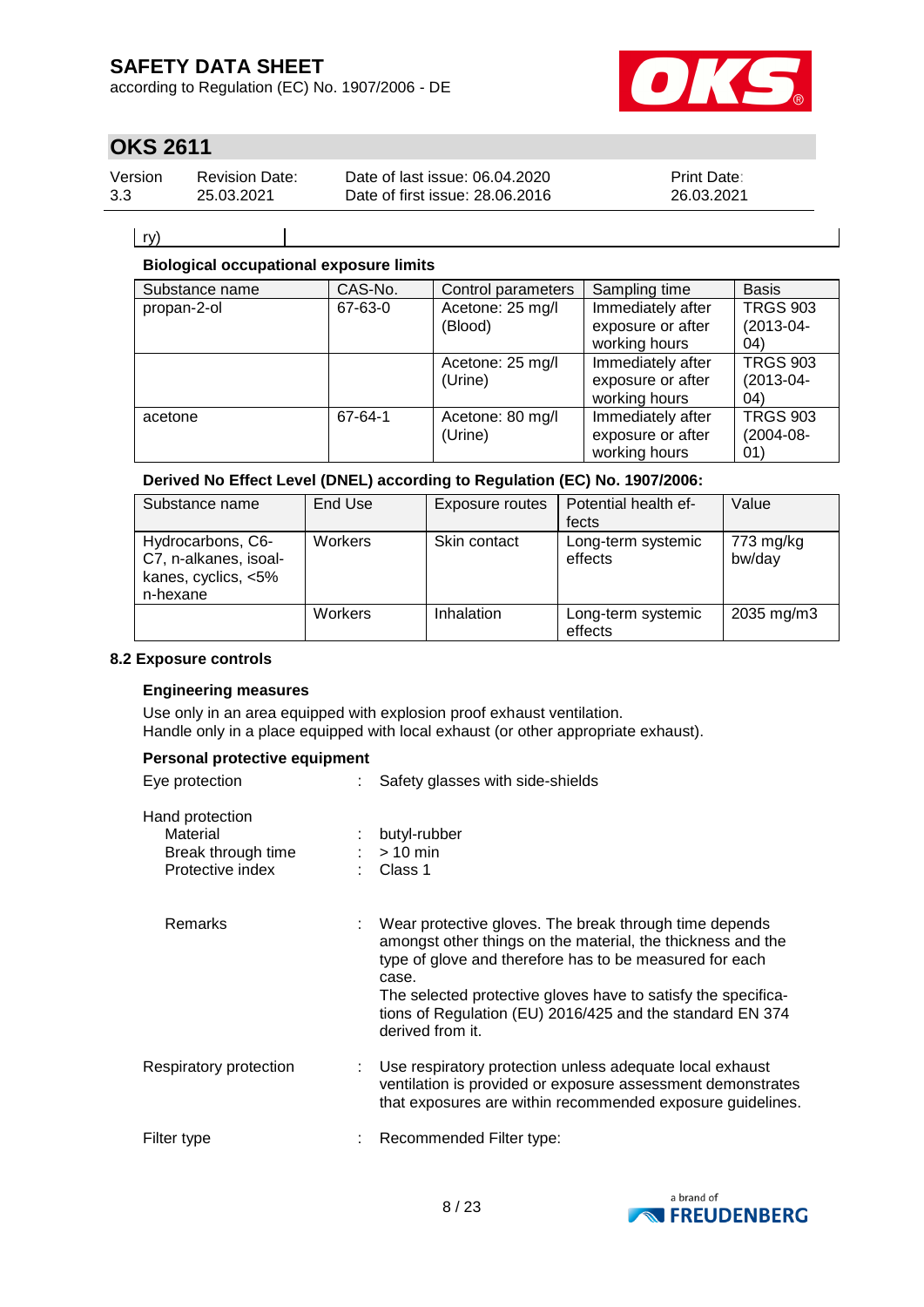according to Regulation (EC) No. 1907/2006 - DE



# **OKS 2611**

| Version | <b>Revision Date:</b> | Date of last issue: 06.04.2020                                                                                                                                                                                                                                                                                                                                  | <b>Print Date:</b> |
|---------|-----------------------|-----------------------------------------------------------------------------------------------------------------------------------------------------------------------------------------------------------------------------------------------------------------------------------------------------------------------------------------------------------------|--------------------|
| 3.3     | 25.03.2021            | Date of first issue: 28.06.2016                                                                                                                                                                                                                                                                                                                                 | 26.03.2021         |
|         | Protective measures   | Organic gas and low boiling vapour type (AX)<br>: The type of protective equipment must be selected according<br>to the concentration and amount of the dangerous substance<br>at the specific workplace.<br>Choose body protection in relation to its type, to the concen-<br>tration and amount of dangerous substances, and to the spe-<br>cific work-place. |                    |

### **SECTION 9: Physical and chemical properties**

### **9.1 Information on basic physical and chemical properties**

| Appearance                                                        |                              | aerosol                                                                |
|-------------------------------------------------------------------|------------------------------|------------------------------------------------------------------------|
| Colour                                                            |                              | colourless                                                             |
| Odour                                                             | ÷                            | solvent-like                                                           |
| <b>Odour Threshold</b>                                            |                              | No data available                                                      |
|                                                                   |                              |                                                                        |
| рH                                                                | t                            | Not applicable                                                         |
| Melting point/range                                               | ÷                            | No data available                                                      |
| Boiling point/boiling range                                       | ÷.                           | 56 °C<br>(1.013 hPa)                                                   |
| Flash point                                                       |                              | $-18 °C$<br>Method: Abel-Pensky                                        |
| Evaporation rate                                                  | ÷                            | No data available                                                      |
| Flammability (solid, gas)                                         | $\mathcal{L}_{\mathrm{max}}$ | Extremely flammable aerosol.                                           |
| Upper explosion limit / Upper :<br>flammability limit             |                              | 13 %(V)                                                                |
| Lower explosion limit / Lower : $0,6\%$ (V)<br>flammability limit |                              |                                                                        |
| Vapour pressure                                                   | t,                           | 233 hPa (20 °C)                                                        |
| Relative vapour density                                           |                              | No data available                                                      |
| Relative density                                                  | ÷                            | 0,7533(20 °C)<br>Reference substance: Water<br>The value is calculated |

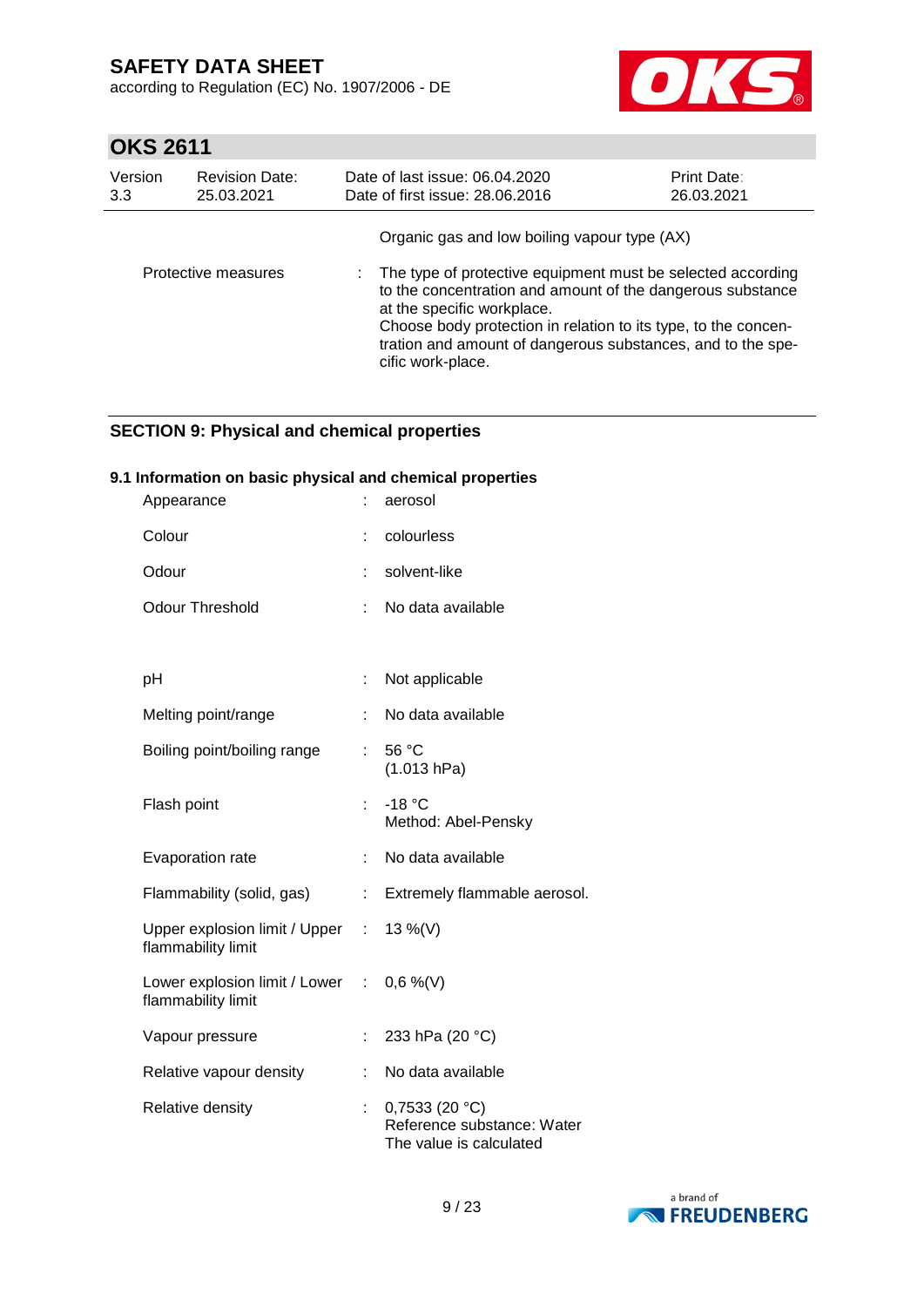according to Regulation (EC) No. 1907/2006 - DE



# **OKS 2611**

| Version<br>3.3 |                      | <b>Revision Date:</b><br>25.03.2021 |   | Date of last issue: 06.04.2020<br>Date of first issue: 28.06.2016 | Print Date:<br>26.03.2021 |
|----------------|----------------------|-------------------------------------|---|-------------------------------------------------------------------|---------------------------|
|                | Density              |                                     | t | $0,75$ g/cm3<br>(20 °C)                                           |                           |
|                | <b>Bulk density</b>  |                                     |   | No data available                                                 |                           |
|                | Solubility(ies)      | Water solubility                    |   | insoluble                                                         |                           |
|                |                      | Solubility in other solvents        | ÷ | No data available                                                 |                           |
|                | octanol/water        | Partition coefficient: n-           |   | No data available                                                 |                           |
|                |                      | Auto-ignition temperature           | ÷ | No data available                                                 |                           |
|                |                      | Decomposition temperature           | ÷ | No data available                                                 |                           |
|                | Viscosity            | Viscosity, dynamic                  |   | No data available                                                 |                           |
|                |                      | Viscosity, kinematic                |   | < 20,5 mm2/s (40 °C)                                              |                           |
|                |                      | <b>Explosive properties</b>         |   | Not explosive                                                     |                           |
|                | Oxidizing properties |                                     |   | No data available                                                 |                           |
|                |                      | 9.2 Other information               |   |                                                                   |                           |
|                |                      | Sublimation point                   |   | No data available                                                 |                           |
|                |                      | Metal corrosion rate                |   | Not corrosive to metals                                           |                           |
|                | Self-ignition        |                                     |   | not auto-flammable                                                |                           |
|                |                      |                                     |   |                                                                   |                           |

### **SECTION 10: Stability and reactivity**

# **10.1 Reactivity** No hazards to be specially mentioned.

### **10.2 Chemical stability**

Stable under normal conditions.

### **10.3 Possibility of hazardous reactions**

Hazardous reactions : No dangerous reaction known under conditions of normal use.

### **10.4 Conditions to avoid**

Conditions to avoid : Heat, flames and sparks.

**10.5 Incompatible materials**

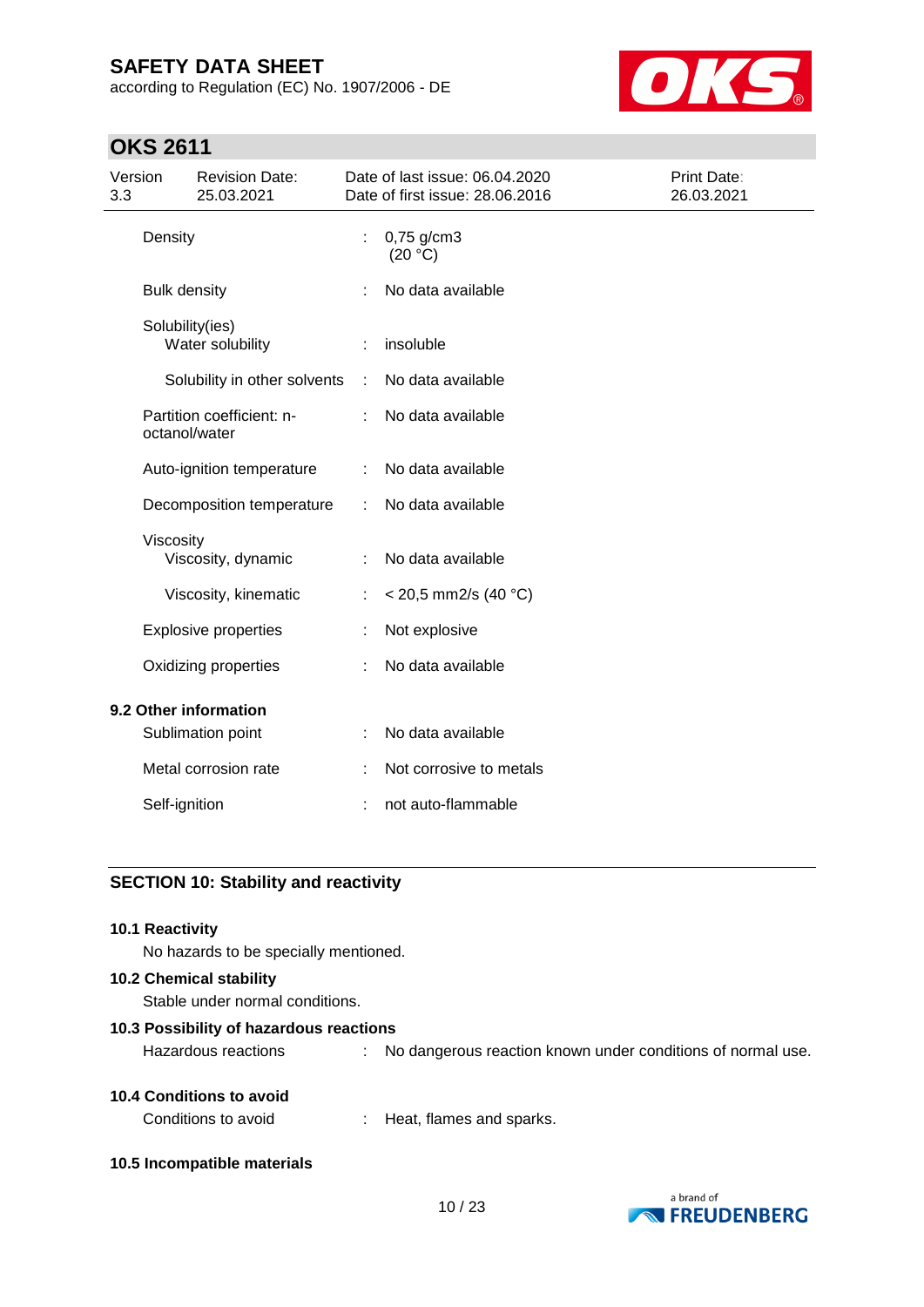according to Regulation (EC) No. 1907/2006 - DE



# **OKS 2611**

| Version | Revision Date: | Date of last issue: 06.04.2020  | <b>Print Date:</b> |
|---------|----------------|---------------------------------|--------------------|
| 3.3     | 25.03.2021     | Date of first issue: 28,06,2016 | 26.03.2021         |
|         |                |                                 |                    |

Materials to avoid : Oxidizing agents

### **10.6 Hazardous decomposition products**

No decomposition if stored and applied as directed.

### **SECTION 11: Toxicological information**

### **11.1 Information on toxicological effects**

| <b>Acute toxicity</b>     |    |                                                                                                                                                                              |
|---------------------------|----|------------------------------------------------------------------------------------------------------------------------------------------------------------------------------|
| <b>Product:</b>           |    |                                                                                                                                                                              |
| Acute oral toxicity       |    | : Remarks: Effects due to ingestion may include:                                                                                                                             |
|                           |    | Symptoms: Central nervous system depression                                                                                                                                  |
| Acute inhalation toxicity | ÷. | Remarks: Respiration of solvent vapour may cause dizziness.                                                                                                                  |
|                           |    | Symptoms: Inhalation may provoke the following symptoms:,<br>Respiratory disorder, Dizziness, Drowsiness, Vomiting, Fa-<br>tigue, Vertigo, Central nervous system depression |
| Acute dermal toxicity     |    | : Symptoms: Redness, Local irritation                                                                                                                                        |
| Components:               |    |                                                                                                                                                                              |
| propan-2-ol:              |    |                                                                                                                                                                              |
| Acute oral toxicity       |    | : LD50 Oral (Rat): 5.840 mg/kg                                                                                                                                               |
|                           |    | Naphtha (petroleum), hydrotreated light; Low boiling point hydrogen treated naphtha:                                                                                         |
| Acute oral toxicity       |    | LD50 Oral (Rat): $> 5.000$ mg/kg                                                                                                                                             |
|                           |    | Hydrocarbons, C6-C7, n-alkanes, isoalkanes, cyclics, <5% n-hexane:                                                                                                           |
| Acute oral toxicity       |    | LD50 (Rat): $> 5.840$ mg/kg<br>Assessment: The substance or mixture has no acute oral tox-<br>icity                                                                          |
| Acute inhalation toxicity |    | : $LC50 (Rat): > 25,2$ mg/l<br>Exposure time: 4 h<br>Test atmosphere: vapour<br>Assessment: The substance or mixture has no acute inhala-<br>tion toxicity                   |
| Acute dermal toxicity     |    | : LD50 (Rat): $> 2,8$ g/kg<br>Assessment: The substance or mixture has no acute dermal<br>toxicity                                                                           |

**acetone:**

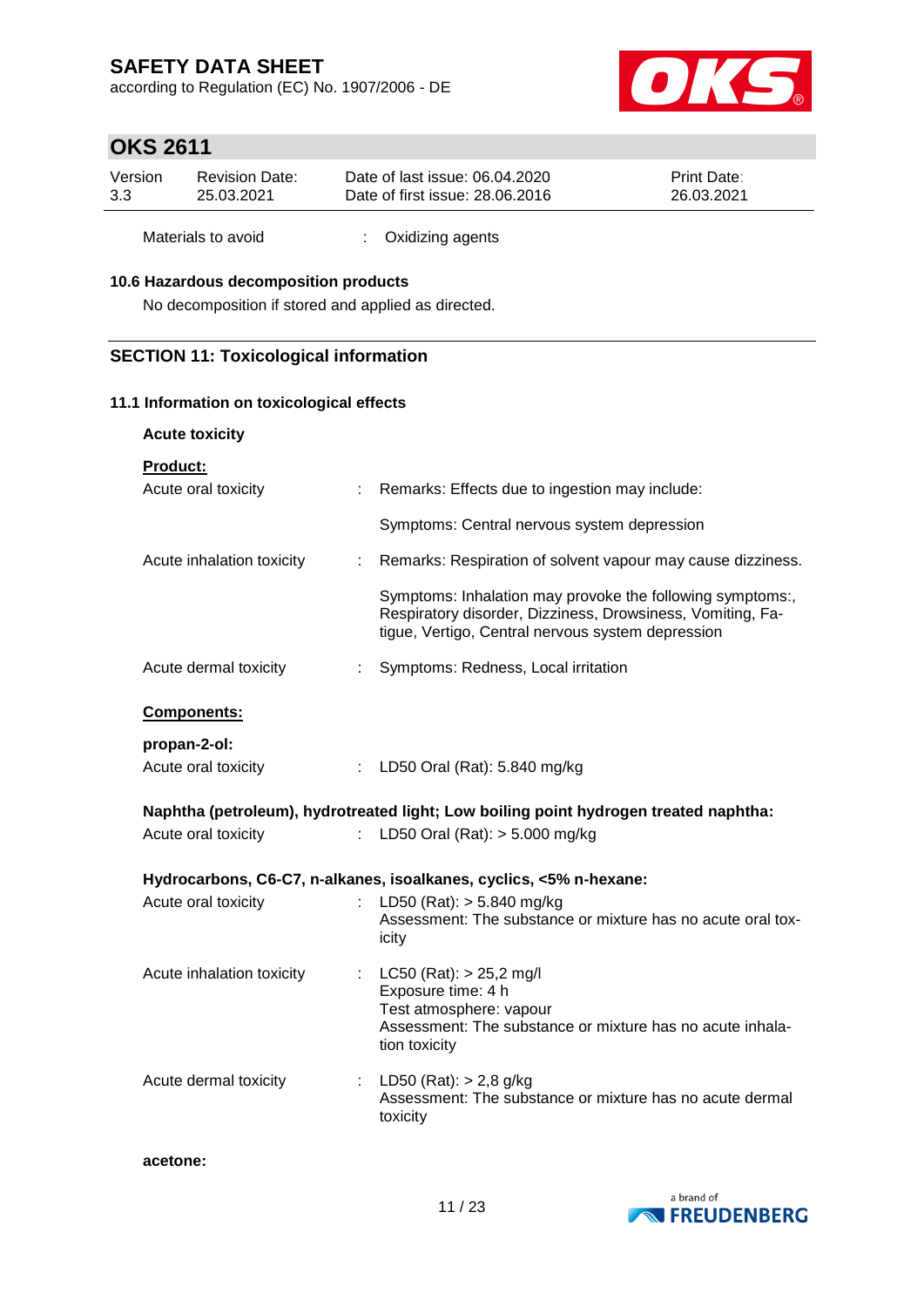according to Regulation (EC) No. 1907/2006 - DE



|                | <b>Revision Date:</b><br>25.03.2021      |    | Date of last issue: 06.04.2020<br>Date of first issue: 28.06.2016                    | <b>Print Date:</b><br>26.03.2021 |
|----------------|------------------------------------------|----|--------------------------------------------------------------------------------------|----------------------------------|
|                | Acute oral toxicity                      | ÷. | LD50 Oral (Rat): 5.800 mg/kg                                                         |                                  |
|                | <b>Skin corrosion/irritation</b>         |    |                                                                                      |                                  |
| Product:       |                                          |    |                                                                                      |                                  |
| Remarks        |                                          | t. | Irritating to skin.                                                                  |                                  |
|                | Components:                              |    |                                                                                      |                                  |
|                |                                          |    | Naphtha (petroleum), hydrotreated light; Low boiling point hydrogen treated naphtha: |                                  |
| Result         |                                          |    | Repeated exposure may cause skin dryness or cracking.                                |                                  |
|                |                                          |    | Hydrocarbons, C6-C7, n-alkanes, isoalkanes, cyclics, <5% n-hexane:                   |                                  |
| Species        |                                          |    | Rabbit                                                                               |                                  |
|                | Assessment                               |    | Irritating to skin.                                                                  |                                  |
| Method         |                                          |    | <b>OECD Test Guideline 404</b>                                                       |                                  |
| Result         |                                          |    | Irritating to skin.                                                                  |                                  |
| acetone:       |                                          |    |                                                                                      |                                  |
| Result         |                                          |    | Repeated exposure may cause skin dryness or cracking.                                |                                  |
|                | Serious eye damage/eye irritation        |    |                                                                                      |                                  |
|                |                                          |    |                                                                                      |                                  |
| Product:       |                                          |    |                                                                                      |                                  |
| <b>Remarks</b> |                                          |    | Irritating to eyes.                                                                  |                                  |
|                | Components:                              |    |                                                                                      |                                  |
|                | propan-2-ol:                             |    |                                                                                      |                                  |
| Result         |                                          |    | Irritating to eyes.                                                                  |                                  |
|                |                                          |    | Hydrocarbons, C6-C7, n-alkanes, isoalkanes, cyclics, <5% n-hexane:                   |                                  |
| Species        |                                          |    | Rabbit                                                                               |                                  |
|                | Assessment                               |    | No eye irritation                                                                    |                                  |
| Result         |                                          |    | No eye irritation                                                                    |                                  |
| acetone:       |                                          |    |                                                                                      |                                  |
| <b>Species</b> |                                          |    | Rabbit                                                                               |                                  |
| Result         |                                          |    | : Eye irritation                                                                     |                                  |
|                | <b>Respiratory or skin sensitisation</b> |    |                                                                                      |                                  |
| Product:       |                                          |    |                                                                                      |                                  |

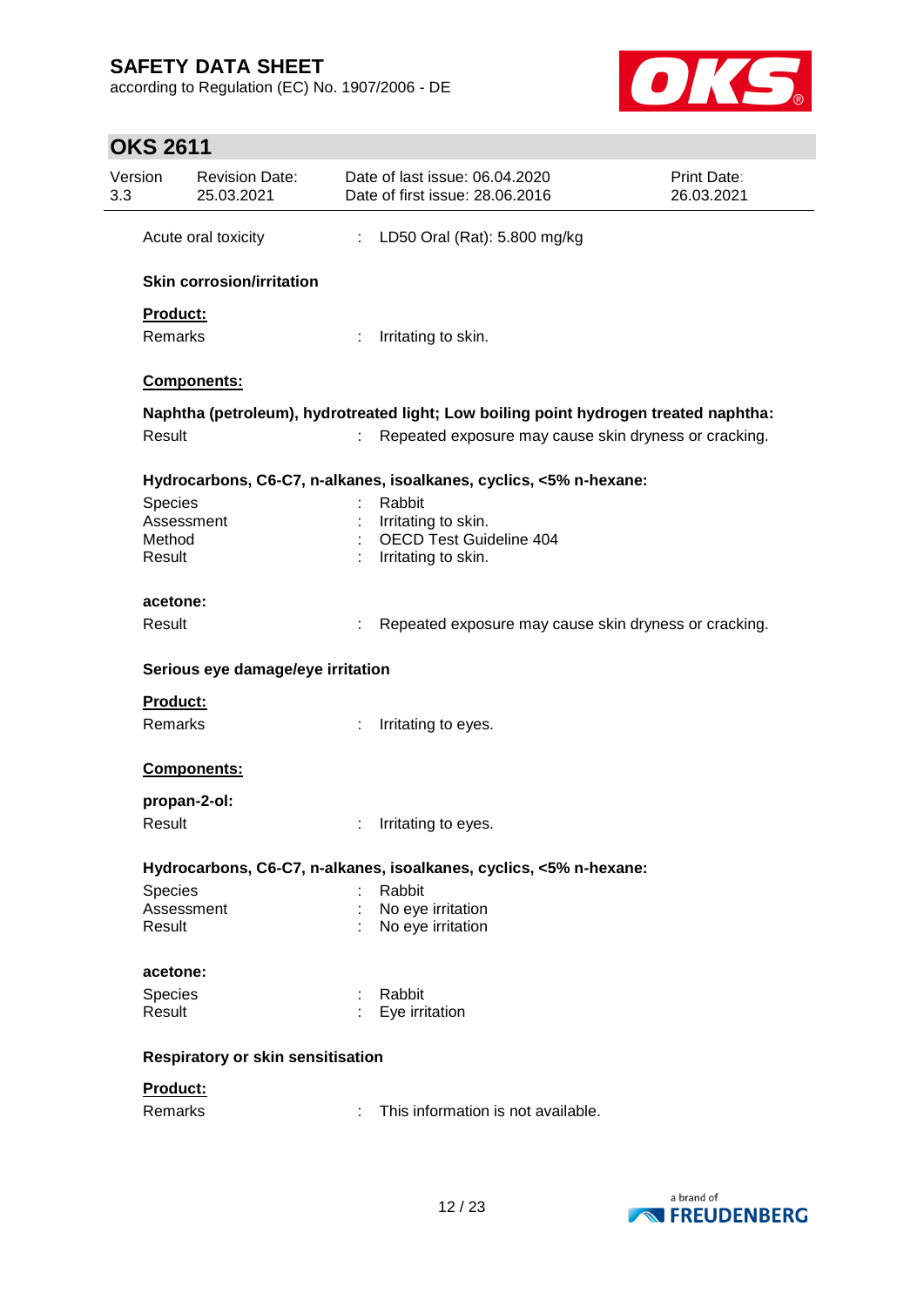according to Regulation (EC) No. 1907/2006 - DE



| <b>UKS 2611</b>                                 |                                     |    |                                                                                                                                                                                |                                  |
|-------------------------------------------------|-------------------------------------|----|--------------------------------------------------------------------------------------------------------------------------------------------------------------------------------|----------------------------------|
| Version                                         | <b>Revision Date:</b><br>25.03.2021 |    | Date of last issue: 06.04.2020<br>Date of first issue: 28.06.2016                                                                                                              | <b>Print Date:</b><br>26.03.2021 |
|                                                 | Components:                         |    |                                                                                                                                                                                |                                  |
|                                                 |                                     |    | Hydrocarbons, C6-C7, n-alkanes, isoalkanes, cyclics, <5% n-hexane:                                                                                                             |                                  |
| <b>Test Type</b><br>Species<br>Method<br>Result | Exposure routes<br>Assessment       |    | <b>Maximisation Test</b><br>Dermal<br>Guinea pig<br>Does not cause skin sensitisation.<br><b>OECD Test Guideline 406</b><br>Did not cause sensitisation on laboratory animals. |                                  |
|                                                 | <b>Germ cell mutagenicity</b>       |    |                                                                                                                                                                                |                                  |
| Product:                                        |                                     |    |                                                                                                                                                                                |                                  |
|                                                 | Genotoxicity in vitro               |    | : Remarks: No data available                                                                                                                                                   |                                  |
|                                                 | Genotoxicity in vivo                |    | : Remarks: No data available                                                                                                                                                   |                                  |
|                                                 | Components:                         |    |                                                                                                                                                                                |                                  |
|                                                 |                                     |    | Hydrocarbons, C6-C7, n-alkanes, isoalkanes, cyclics, <5% n-hexane:                                                                                                             |                                  |
|                                                 | Genotoxicity in vitro               | ÷. | Test Type: Chromosome aberration test in vitro<br>Test system: Rodent cell line<br>Method: OECD Test Guideline 473<br>Result: negative                                         |                                  |
|                                                 | Carcinogenicity                     |    |                                                                                                                                                                                |                                  |
| Product:                                        |                                     |    |                                                                                                                                                                                |                                  |
| <b>Remarks</b>                                  |                                     |    | No data available                                                                                                                                                              |                                  |
|                                                 | <b>Reproductive toxicity</b>        |    |                                                                                                                                                                                |                                  |
| <u>Product:</u>                                 |                                     |    |                                                                                                                                                                                |                                  |
|                                                 | Effects on fertility                |    | Remarks: No data available                                                                                                                                                     |                                  |
| ment                                            | Effects on foetal develop-          |    | : Remarks: No data available                                                                                                                                                   |                                  |
|                                                 | <b>STOT - single exposure</b>       |    |                                                                                                                                                                                |                                  |
|                                                 | Components:                         |    |                                                                                                                                                                                |                                  |
|                                                 | propan-2-ol:                        |    |                                                                                                                                                                                |                                  |
|                                                 | Assessment                          |    | May cause drowsiness or dizziness.                                                                                                                                             |                                  |
|                                                 |                                     |    | Naphtha (petroleum), hydrotreated light; Low boiling point hydrogen treated naphtha:                                                                                           |                                  |
|                                                 | Exposure routes<br>Assessment       |    | Inhalation<br>May cause drowsiness or dizziness.                                                                                                                               |                                  |

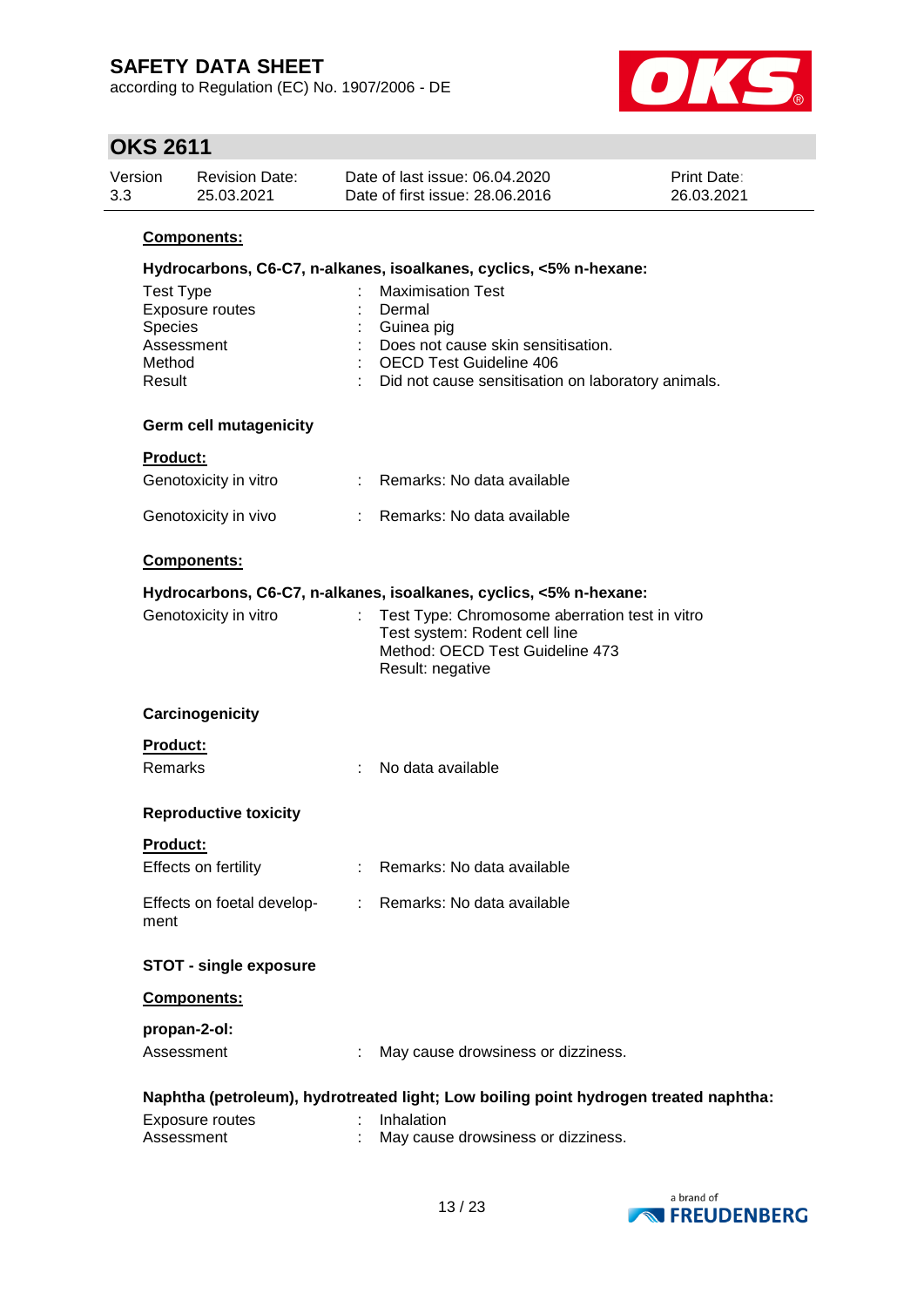according to Regulation (EC) No. 1907/2006 - DE



| 3.3 | Version<br><b>Revision Date:</b><br>25.03.2021 |                                               |    | Date of last issue: 06.04.2020<br>Date of first issue: 28.06.2016                            | Print Date:<br>26.03.2021 |
|-----|------------------------------------------------|-----------------------------------------------|----|----------------------------------------------------------------------------------------------|---------------------------|
|     |                                                |                                               |    | Hydrocarbons, C6-C7, n-alkanes, isoalkanes, cyclics, <5% n-hexane:                           |                           |
|     | Assessment                                     |                                               |    | May cause drowsiness or dizziness.                                                           |                           |
|     |                                                |                                               |    |                                                                                              |                           |
|     | acetone:                                       |                                               |    | Inhalation                                                                                   |                           |
|     | Assessment                                     | Exposure routes                               |    | May cause drowsiness or dizziness.                                                           |                           |
|     |                                                |                                               |    |                                                                                              |                           |
|     |                                                | <b>STOT - repeated exposure</b>               |    |                                                                                              |                           |
|     |                                                | Components:                                   |    |                                                                                              |                           |
|     |                                                |                                               |    | Hydrocarbons, C6-C7, n-alkanes, isoalkanes, cyclics, <5% n-hexane:                           |                           |
|     | Assessment                                     | Exposure routes                               |    | inhalation (vapour)<br>No significant health effects observed in animals at concentra-       |                           |
|     |                                                |                                               |    | tions of 1 mg/l/6h/d or less.                                                                |                           |
|     | <b>Repeated dose toxicity</b>                  |                                               |    |                                                                                              |                           |
|     | <b>Product:</b>                                |                                               |    |                                                                                              |                           |
|     | <b>Remarks</b>                                 |                                               | ÷. | This information is not available.                                                           |                           |
|     | <b>Aspiration toxicity</b>                     |                                               |    |                                                                                              |                           |
|     | <b>Product:</b>                                |                                               |    |                                                                                              |                           |
|     |                                                | May be fatal if swallowed and enters airways. |    |                                                                                              |                           |
|     |                                                | May be fatal if swallowed and enters airways. |    |                                                                                              |                           |
|     |                                                | Components:                                   |    |                                                                                              |                           |
|     |                                                |                                               |    | Naphtha (petroleum), hydrotreated light; Low boiling point hydrogen treated naphtha:         |                           |
|     |                                                | May be fatal if swallowed and enters airways. |    |                                                                                              |                           |
|     |                                                |                                               |    | Hydrocarbons, C6-C7, n-alkanes, isoalkanes, cyclics, <5% n-hexane:                           |                           |
|     |                                                | May be fatal if swallowed and enters airways. |    |                                                                                              |                           |
|     |                                                | <b>Further information</b>                    |    |                                                                                              |                           |
|     | <b>Product:</b>                                |                                               |    |                                                                                              |                           |
|     | <b>Remarks</b>                                 |                                               |    | Ingestion causes irritation of upper respiratory system and<br>gastrointestinal disturbance. |                           |

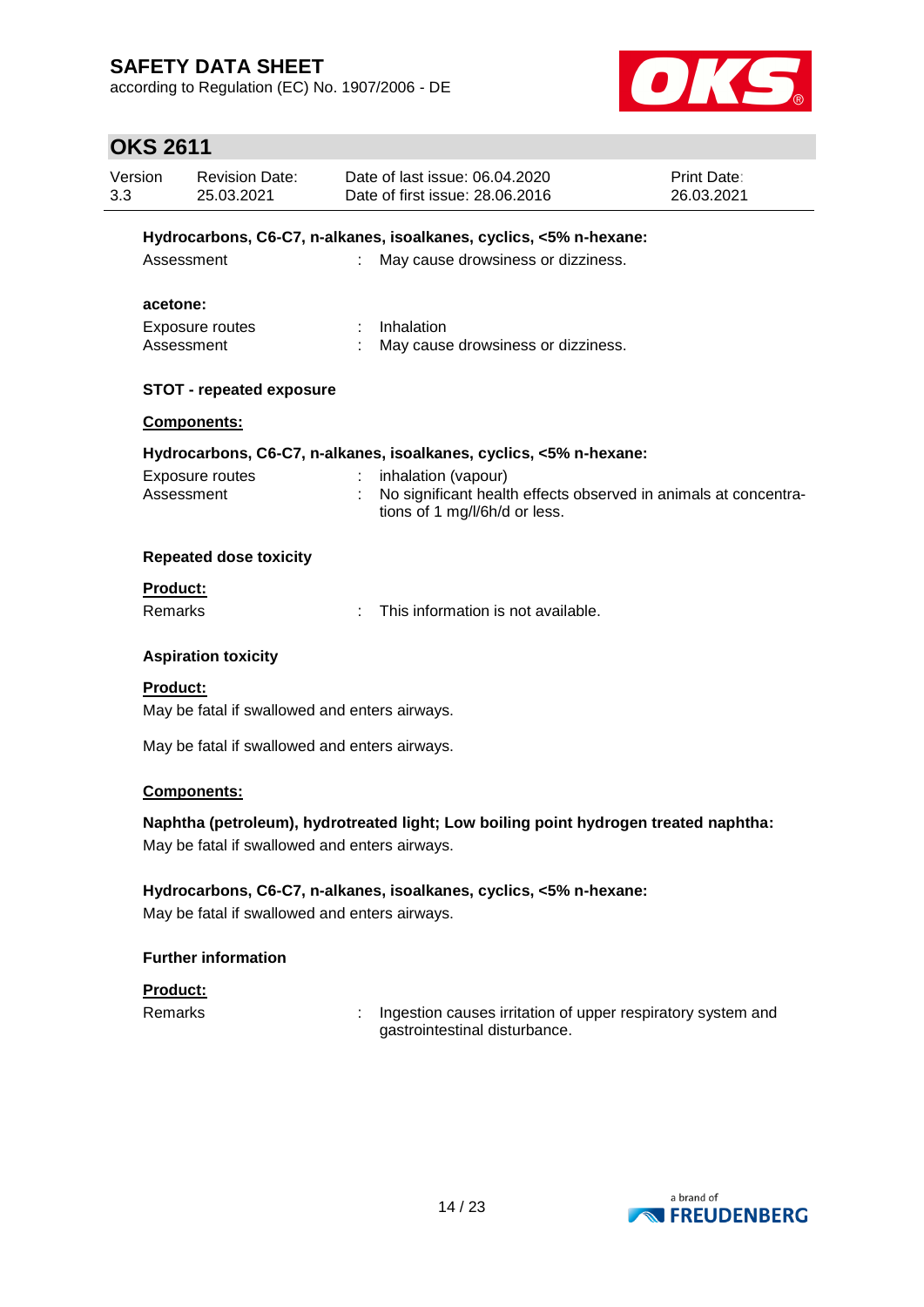according to Regulation (EC) No. 1907/2006 - DE



# **OKS 2611**

| Version | <b>Revision Date:</b> | Date of last issue: 06.04.2020  | <b>Print Date:</b> |
|---------|-----------------------|---------------------------------|--------------------|
| 3.3     | 25.03.2021            | Date of first issue: 28,06,2016 | 26.03.2021         |

### **SECTION 12: Ecological information**

#### **12.1 Toxicity**

### **Product:**

| Toxicity to fish                                                                    | ÷. | Remarks: Harmful to aquatic organisms, may cause long-term<br>adverse effects in the aquatic environment. |
|-------------------------------------------------------------------------------------|----|-----------------------------------------------------------------------------------------------------------|
| Toxicity to daphnia and other : Remarks: No data available<br>aquatic invertebrates |    |                                                                                                           |
| Toxicity to algae/aquatic<br>plants                                                 |    | : Remarks: No data available                                                                              |
| Toxicity to microorganisms                                                          |    | Remarks: No data available                                                                                |

#### **Components:**

#### **Naphtha (petroleum), hydrotreated light; Low boiling point hydrogen treated naphtha:**

| <b>Ecotoxicology Assessment</b>     |                                                                                                                                                 |
|-------------------------------------|-------------------------------------------------------------------------------------------------------------------------------------------------|
|                                     | Chronic aquatic toxicity : Harmful to aquatic life with long lasting effects.                                                                   |
|                                     | Hydrocarbons, C6-C7, n-alkanes, isoalkanes, cyclics, <5% n-hexane:                                                                              |
| Toxicity to fish                    | : LC50 (Oncorhynchus mykiss (rainbow trout)): $> 22$ mg/l<br>Exposure time: 96 h<br>Method: OECD Test Guideline 203<br>GLP: yes                 |
| aquatic invertebrates               | Toxicity to daphnia and other : EL50 (Daphnia magna (Water flea)): 3 mg/l<br>Exposure time: 48 h<br>Method: OECD Test Guideline 202<br>GLP: yes |
| Toxicity to algae/aquatic<br>plants | EbC50 (Pseudokirchneriella subcapitata (green algae)): 26<br>mg/l<br>Exposure time: 72 h<br>Method: OECD Test Guideline 201                     |
| <b>Ecotoxicology Assessment</b>     |                                                                                                                                                 |
| Acute aquatic toxicity              | : Toxic to aquatic life.                                                                                                                        |
| Chronic aquatic toxicity            | : Toxic to aquatic life with long lasting effects.                                                                                              |
| 12.2 Persistence and degradability  |                                                                                                                                                 |

### **Product:**

| Biodegradability |  | Remarks: No data available |  |
|------------------|--|----------------------------|--|
|------------------|--|----------------------------|--|

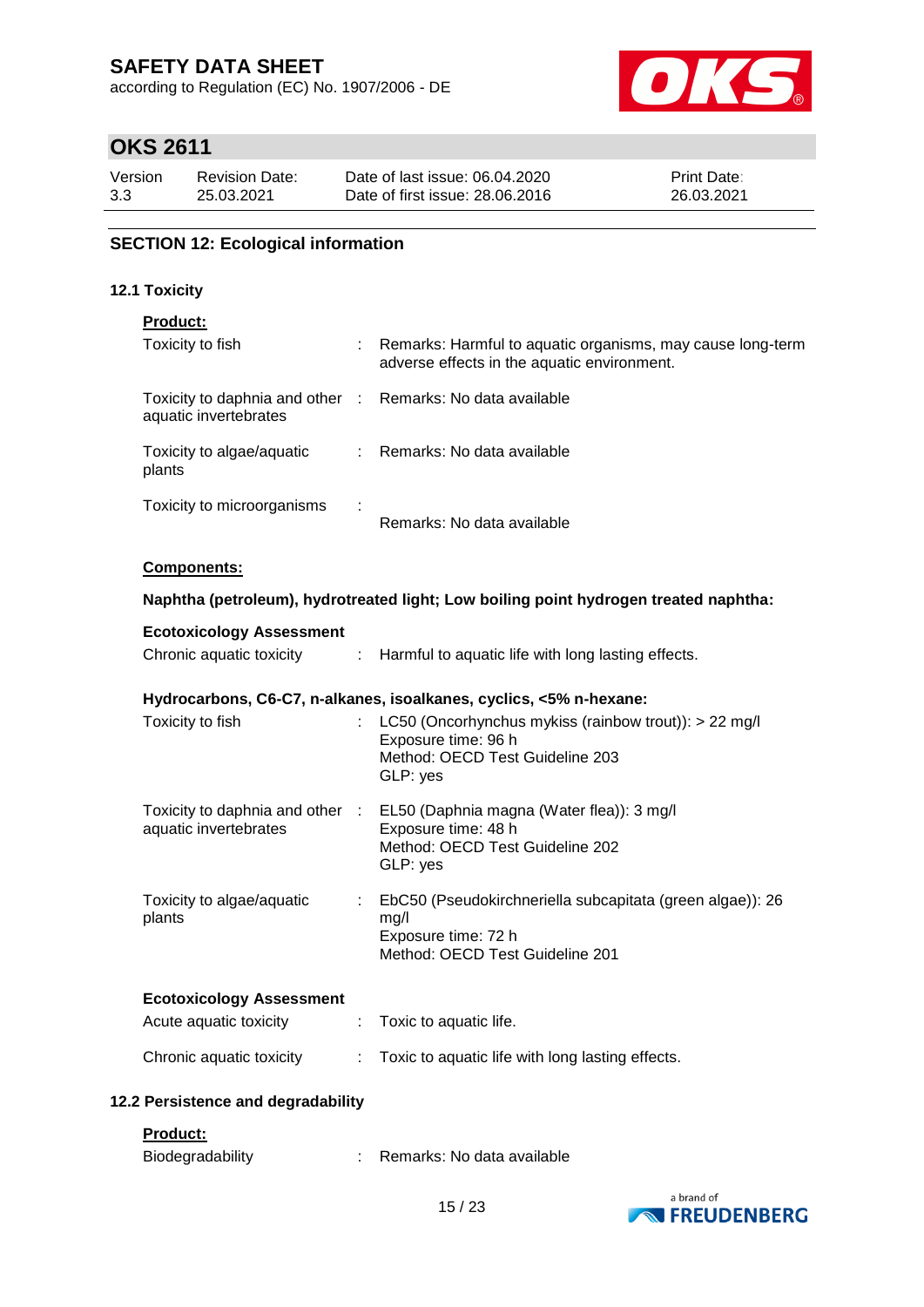according to Regulation (EC) No. 1907/2006 - DE



| Version<br>3.3 |                 | <b>Revision Date:</b><br>25.03.2021        |    | Date of last issue: 06.04.2020<br>Date of first issue: 28.06.2016                                                                                                                                                       | Print Date:<br>26.03.2021 |
|----------------|-----------------|--------------------------------------------|----|-------------------------------------------------------------------------------------------------------------------------------------------------------------------------------------------------------------------------|---------------------------|
|                |                 |                                            |    |                                                                                                                                                                                                                         |                           |
|                | ity             |                                            |    | Physico-chemical removabil- : Remarks: No data available                                                                                                                                                                |                           |
|                |                 | Components:                                |    |                                                                                                                                                                                                                         |                           |
|                |                 | propan-2-ol:                               |    |                                                                                                                                                                                                                         |                           |
|                |                 | Biodegradability                           |    | Result: Readily biodegradable.                                                                                                                                                                                          |                           |
|                |                 |                                            |    | Naphtha (petroleum), hydrotreated light; Low boiling point hydrogen treated naphtha:                                                                                                                                    |                           |
|                |                 | Biodegradability                           |    | Result: rapidly biodegradable                                                                                                                                                                                           |                           |
|                |                 |                                            |    | Hydrocarbons, C6-C7, n-alkanes, isoalkanes, cyclics, <5% n-hexane:                                                                                                                                                      |                           |
|                |                 | Biodegradability                           |    | Result: Readily biodegradable.                                                                                                                                                                                          |                           |
|                |                 |                                            |    |                                                                                                                                                                                                                         |                           |
|                | acetone:        | Biodegradability                           |    | Result: rapidly biodegradable                                                                                                                                                                                           |                           |
|                |                 |                                            |    |                                                                                                                                                                                                                         |                           |
|                |                 | 12.3 Bioaccumulative potential             |    |                                                                                                                                                                                                                         |                           |
|                | <b>Product:</b> |                                            |    |                                                                                                                                                                                                                         |                           |
|                |                 | <b>Bioaccumulation</b>                     |    | Remarks: This mixture contains no substance considered to<br>be persistent, bioaccumulating and toxic (PBT).<br>This mixture contains no substance considered to be very<br>persistent and very bioaccumulating (vPvB). |                           |
|                |                 | Components:                                |    |                                                                                                                                                                                                                         |                           |
|                |                 | propan-2-ol:                               |    |                                                                                                                                                                                                                         |                           |
|                |                 | <b>Bioaccumulation</b>                     |    | Remarks: Bioaccumulation is unlikely.                                                                                                                                                                                   |                           |
|                |                 | Partition coefficient: n-                  |    | $log$ Pow: $0,05$                                                                                                                                                                                                       |                           |
|                |                 | octanol/water                              |    |                                                                                                                                                                                                                         |                           |
|                |                 |                                            |    | Naphtha (petroleum), hydrotreated light; Low boiling point hydrogen treated naphtha:                                                                                                                                    |                           |
|                |                 | Bioaccumulation                            | ÷. | Remarks: No data available                                                                                                                                                                                              |                           |
|                |                 | Partition coefficient: n-<br>octanol/water | t. | Remarks: No data available                                                                                                                                                                                              |                           |
|                | acetone:        |                                            |    |                                                                                                                                                                                                                         |                           |
|                |                 | <b>Bioaccumulation</b>                     |    | Remarks: Does not bioaccumulate.                                                                                                                                                                                        |                           |
|                |                 | Partition coefficient: n-<br>octanol/water |    | log Pow: 0,2                                                                                                                                                                                                            |                           |
|                |                 | carbon dioxide:                            |    |                                                                                                                                                                                                                         |                           |

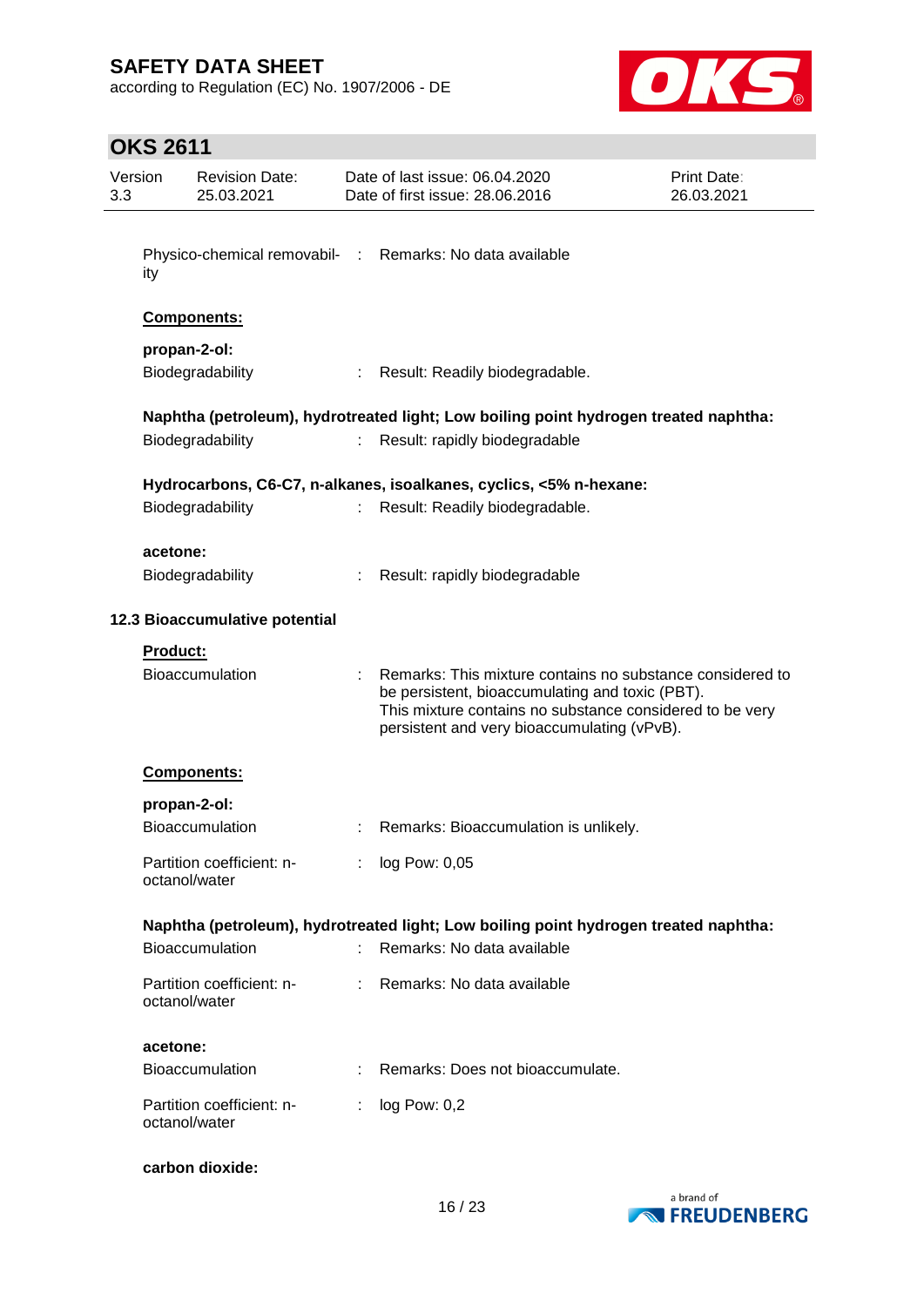according to Regulation (EC) No. 1907/2006 - DE



# **OKS 2611**

| Version<br>3.3 |                 | <b>Revision Date:</b><br>25.03.2021                |   | Date of last issue: 06.04.2020<br>Date of first issue: 28.06.2016                                                                                                                                                                                                         | <b>Print Date:</b><br>26.03.2021 |
|----------------|-----------------|----------------------------------------------------|---|---------------------------------------------------------------------------------------------------------------------------------------------------------------------------------------------------------------------------------------------------------------------------|----------------------------------|
|                | octanol/water   | Partition coefficient: n-                          | ÷ | log Pow: 0,83                                                                                                                                                                                                                                                             |                                  |
|                |                 | 12.4 Mobility in soil                              |   |                                                                                                                                                                                                                                                                           |                                  |
|                | <b>Product:</b> |                                                    |   |                                                                                                                                                                                                                                                                           |                                  |
|                | Mobility        |                                                    |   | Remarks: No data available                                                                                                                                                                                                                                                |                                  |
|                |                 | Distribution among environ-<br>mental compartments |   | Remarks: No data available                                                                                                                                                                                                                                                |                                  |
|                |                 | 12.5 Results of PBT and vPvB assessment            |   |                                                                                                                                                                                                                                                                           |                                  |
|                | Product:        |                                                    |   |                                                                                                                                                                                                                                                                           |                                  |
|                | Assessment      |                                                    |   | This substance/mixture contains no components considered<br>to be either persistent, bioaccumulative and toxic (PBT), or<br>very persistent and very bioaccumulative (vPvB) at levels of<br>0.1% or higher                                                                |                                  |
|                |                 | 12.6 Other adverse effects                         |   |                                                                                                                                                                                                                                                                           |                                  |
|                | <b>Product:</b> |                                                    |   |                                                                                                                                                                                                                                                                           |                                  |
|                | tial            | Endocrine disrupting poten-                        |   | The substance/mixture does not contain components consid-<br>ered to have endocrine disrupting properties according to<br>REACH Article 57(f) or Commission Delegated regulation<br>(EU) 2017/2100 or Commission Regulation (EU) 2018/605 at<br>levels of 0.1% or higher. |                                  |
|                | mation          | Additional ecological infor-                       |   | Harmful to aquatic life with long lasting effects.                                                                                                                                                                                                                        |                                  |
|                |                 | Olahal waxaa ka soo dadka la                       |   |                                                                                                                                                                                                                                                                           |                                  |

### **Global warming potential**

The Fifth Assessment Report of the United Nations Intergovernmental Panel on Climate Change (IPCC)

### **Components:**

#### **carbon dioxide:**

20-year global warming potential: 1 100-year global warming potential: 1 Further information: No single lifetime can be given. The impulse response function for CO2 from Joos et al. (2013) has been used. See also Supplementary Material Section 8.SM.11.

### **SECTION 13: Disposal considerations**

### **13.1 Waste treatment methods**

Product : Do not dispose of with domestic refuse. Dispose of as hazardous waste in compliance with local and

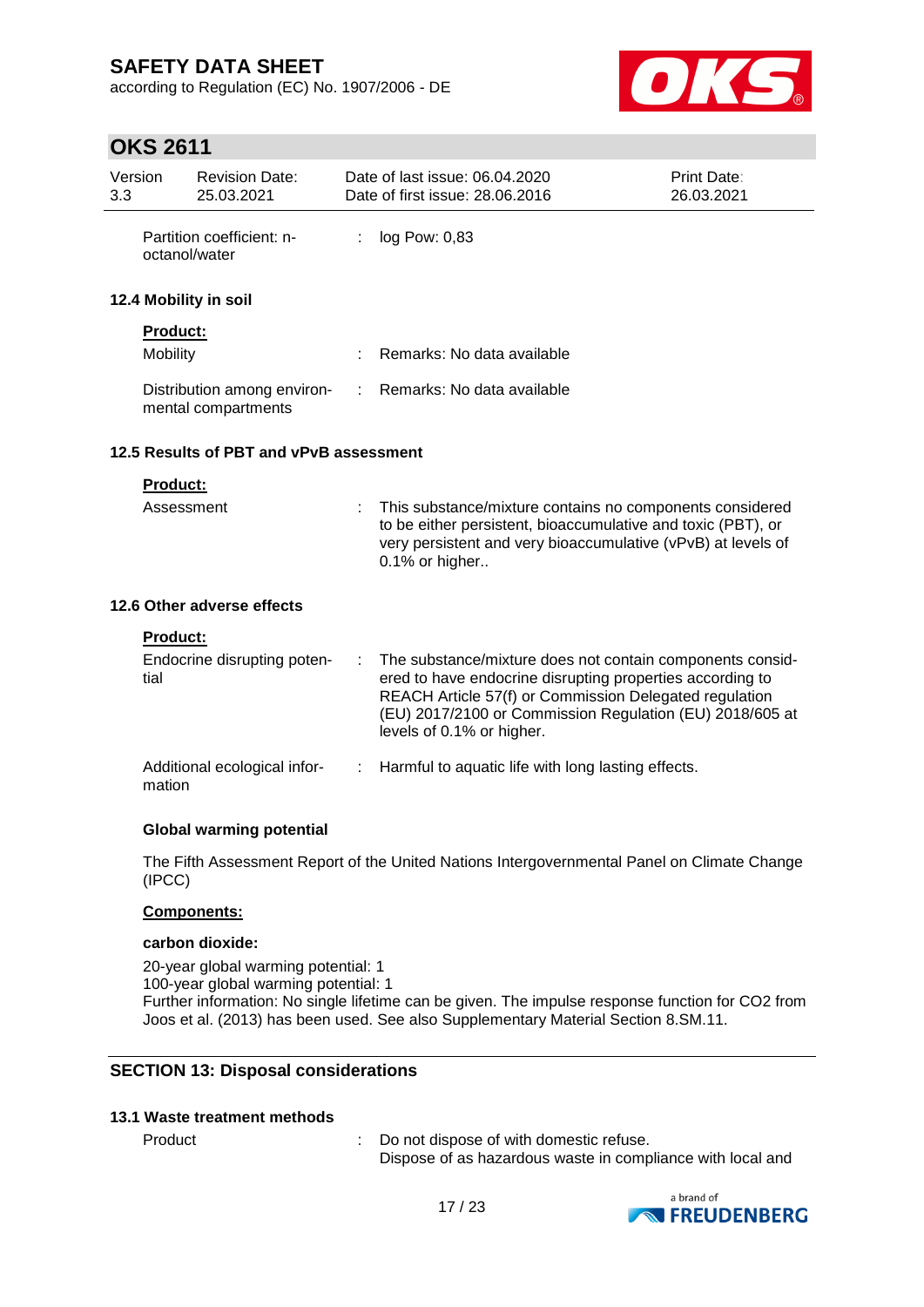according to Regulation (EC) No. 1907/2006 - DE



# **OKS 2611**

| Version<br>3.3         | <b>Revision Date:</b><br>25.03.2021 | Date of last issue: 06.04.2020<br>Date of first issue: 28.06.2016                                                                                                                                                     | <b>Print Date:</b><br>26.03.2021 |
|------------------------|-------------------------------------|-----------------------------------------------------------------------------------------------------------------------------------------------------------------------------------------------------------------------|----------------------------------|
|                        |                                     | national regulations.<br>Waste codes should be assigned by the user based on the<br>application for which the product was used.                                                                                       |                                  |
| Contaminated packaging |                                     | : Packaging that is not properly emptied must be disposed of as<br>the unused product.<br>Offer empty spray cans to an established disposal company.<br>Pressurized container: Do not pierce or burn, even after use. |                                  |
|                        |                                     | The following Waste Codes are only suggestions:                                                                                                                                                                       |                                  |
| Waste Code             |                                     | : unused product, packagings not completely emptied<br>16 05 04*, gases in pressure containers (including halons)<br>containing hazardous substances                                                                  |                                  |

### **SECTION 14: Transport information**

### **14.1 UN number**

| <b>ADN</b>                      |                             | <b>UN 1950</b>             |
|---------------------------------|-----------------------------|----------------------------|
| <b>ADR</b>                      | ÷                           | <b>UN 1950</b>             |
| <b>RID</b>                      | ÷                           | <b>UN 1950</b>             |
| <b>IMDG</b>                     | t                           | <b>UN 1950</b>             |
| <b>IATA</b>                     | t.                          | <b>UN 1950</b>             |
| 14.2 UN proper shipping name    |                             |                            |
| <b>ADN</b>                      | t.                          | <b>AEROSOLS</b>            |
| <b>ADR</b>                      | ÷                           | <b>AEROSOLS</b>            |
| <b>RID</b>                      | ł.                          | <b>AEROSOLS</b>            |
| <b>IMDG</b>                     | ÷                           | <b>AEROSOLS</b>            |
| <b>IATA</b>                     |                             | Aerosols, flammable        |
| 14.3 Transport hazard class(es) |                             |                            |
| <b>ADN</b>                      | t.                          | $\overline{2}$             |
| <b>ADR</b>                      | t.                          | $\overline{2}$             |
| <b>RID</b>                      |                             | $\therefore$ 2             |
| <b>IMDG</b>                     | t.                          | 2.1                        |
| <b>IATA</b>                     | $\mathbf{r}_{\mathrm{max}}$ | 2.1                        |
| 14.4 Packing group              |                             |                            |
| <b>ADN</b><br>Packing group     | ÷                           | Not assigned by regulation |

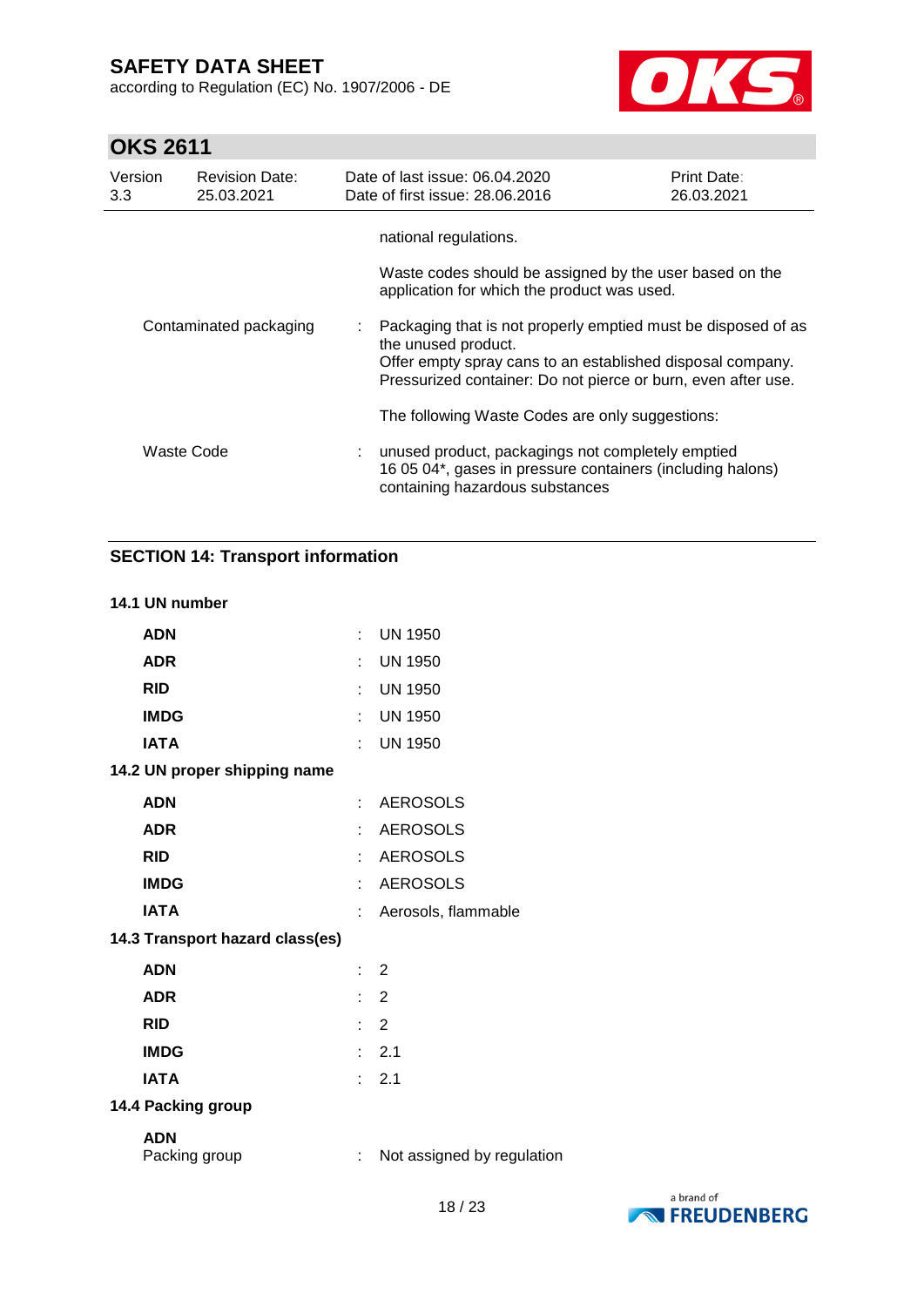according to Regulation (EC) No. 1907/2006 - DE



# **OKS 2611**

| 3.3 | Version                           | <b>Revision Date:</b><br>25.03.2021                                                                  |                       | Date of last issue: 06.04.2020<br>Date of first issue: 28.06.2016     | <b>Print Date:</b><br>26.03.2021 |
|-----|-----------------------------------|------------------------------------------------------------------------------------------------------|-----------------------|-----------------------------------------------------------------------|----------------------------------|
|     | Labels                            | <b>Classification Code</b>                                                                           |                       | : 5F<br>: 2.1                                                         |                                  |
|     | <b>ADR</b><br>Labels              | Packing group<br><b>Classification Code</b><br>Tunnel restriction code                               |                       | Not assigned by regulation<br>5F<br>2.1<br>(D)                        |                                  |
|     | <b>RID</b><br>Labels              | Packing group<br><b>Classification Code</b><br>Hazard Identification Number :                        |                       | Not assigned by regulation<br>5F<br>23<br>2.1                         |                                  |
|     | <b>IMDG</b><br>Labels<br>EmS Code | Packing group                                                                                        | $\mathbb{Z}^{\times}$ | Not assigned by regulation<br>2.1<br>$F-D, S-U$                       |                                  |
|     | aircraft)<br>Labels               | <b>IATA (Cargo)</b><br>Packing instruction (cargo<br>Packing instruction (LQ)<br>Packing group       |                       | 203<br>Y203<br>Not assigned by regulation<br><b>Flammable Gas</b>     |                                  |
|     | ger aircraft)<br>Labels           | <b>IATA (Passenger)</b><br>Packing instruction (passen-<br>Packing instruction (LQ)<br>Packing group | ÷                     | 203<br>$:$ Y203<br>Not assigned by regulation<br><b>Flammable Gas</b> |                                  |
|     |                                   | <b>14.5 Environmental hazards</b>                                                                    |                       |                                                                       |                                  |
|     | <b>ADN</b>                        | Environmentally hazardous                                                                            |                       | no                                                                    |                                  |
|     | <b>ADR</b>                        | Environmentally hazardous                                                                            |                       | no                                                                    |                                  |
|     | <b>RID</b>                        | Environmentally hazardous                                                                            |                       | no                                                                    |                                  |
|     | <b>IMDG</b>                       | Marine pollutant                                                                                     |                       | no                                                                    |                                  |
|     |                                   | <b>IATA (Passenger)</b><br>Environmentally hazardous                                                 |                       | no                                                                    |                                  |
|     |                                   | <b>IATA (Cargo)</b><br>Environmentally hazardous                                                     |                       | no                                                                    |                                  |

### **14.6 Special precautions for user**

The transport classification(s) provided herein are for informational purposes only, and solely based upon the properties of the unpackaged material as it is described within this Safety Data Sheet. Transportation classifications may vary by mode of transportation, package sizes, and variations in regional or country regulations.

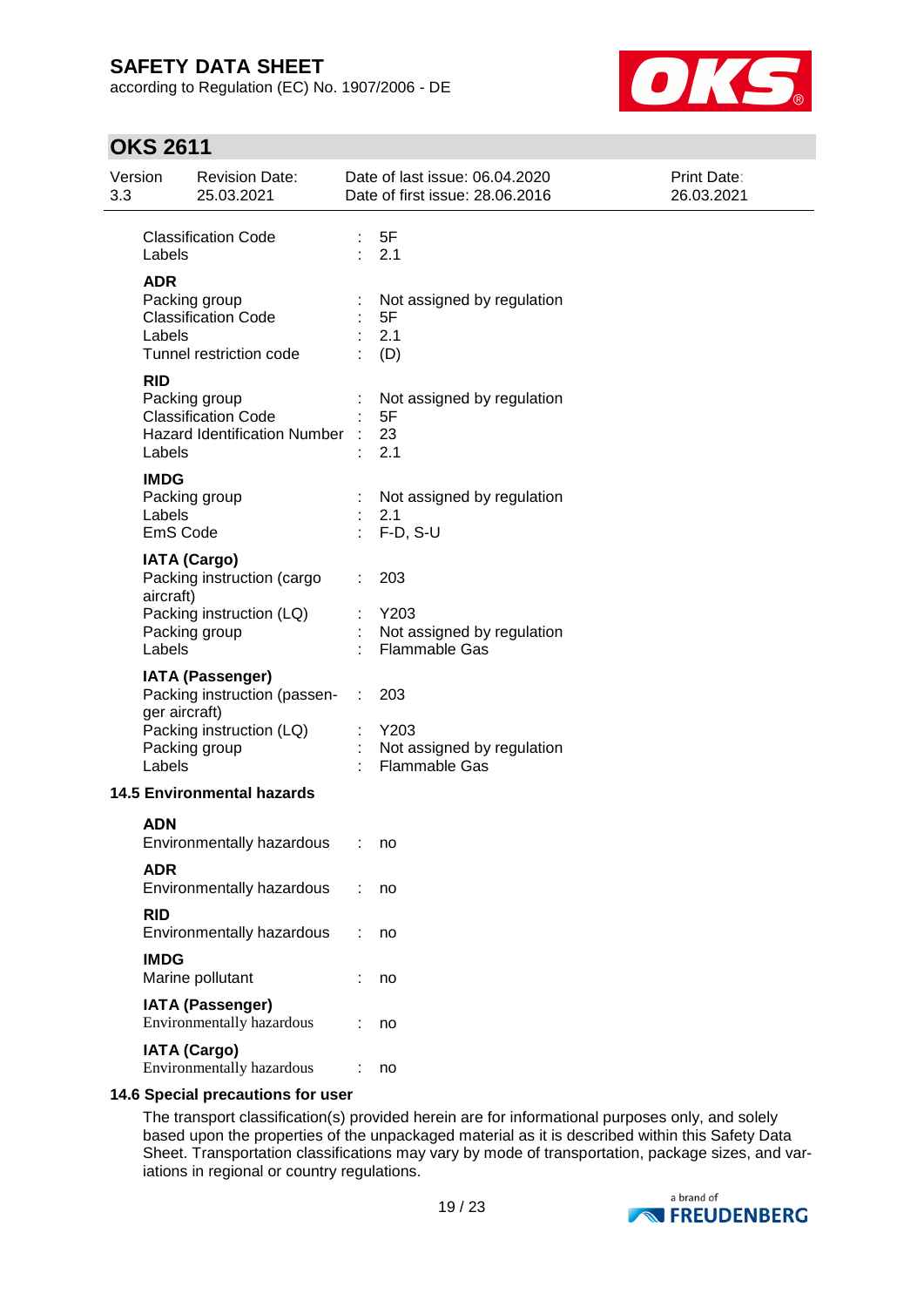according to Regulation (EC) No. 1907/2006 - DE



### **OKS 2611**

| Version | <b>Revision Date:</b> | Date of last issue: 06.04.2020  | <b>Print Date:</b> |
|---------|-----------------------|---------------------------------|--------------------|
| 3.3     | 25.03.2021            | Date of first issue: 28,06,2016 | 26.03.2021         |

### **14.7 Transport in bulk according to Annex II of Marpol and the IBC Code**

Remarks : Not applicable for product as supplied.

### **SECTION 15: Regulatory information**

#### **15.1 Safety, health and environmental regulations/legislation specific for the substance or mixture**

| REACH - Candidate List of Substances of Very High<br>Concern for Authorisation (Article 59).                                                                                                                | This product does not contain sub-<br>stances of very high concern (Regu-<br>lation (EC) No 1907/2006 (REACH),<br>Article 57). |  |  |  |  |  |  |
|-------------------------------------------------------------------------------------------------------------------------------------------------------------------------------------------------------------|--------------------------------------------------------------------------------------------------------------------------------|--|--|--|--|--|--|
| REACH - List of substances subject to authorisation<br>(Annex XIV)                                                                                                                                          | Not applicable                                                                                                                 |  |  |  |  |  |  |
| Regulation (EC) No 1005/2009 on substances that de-<br>plete the ozone layer                                                                                                                                | Not applicable<br>$\mathbb{R}^n$                                                                                               |  |  |  |  |  |  |
| Regulation (EU) 2019/1021 on persistent organic pollu-<br>tants (recast)                                                                                                                                    | Not applicable<br>$\mathcal{I}^{\mathcal{I}}$ .                                                                                |  |  |  |  |  |  |
| Regulation (EC) No 649/2012 of the European Parlia-<br>Not applicable<br>÷<br>ment and the Council concerning the export and import<br>of dangerous chemicals                                               |                                                                                                                                |  |  |  |  |  |  |
| REACH - Restrictions on the manufacture, placing on<br>the market and use of certain dangerous substances,<br>preparations and articles (Annex XVII)                                                        | Not applicable<br>÷.                                                                                                           |  |  |  |  |  |  |
| P <sub>5</sub> c                                                                                                                                                                                            |                                                                                                                                |  |  |  |  |  |  |
| Seveso III: Directive 2012/18/EU of the European Parliament and of the Council on the control of<br>major-accident hazards involving dangerous substances.<br><b>FLAMMABLE AEROSOLS</b><br>P <sub>3</sub> b |                                                                                                                                |  |  |  |  |  |  |
| Water contaminating class<br>(Germany)                                                                                                                                                                      | : WGK 2 obviously hazardous to water<br>Classification according to AwSV, Annex 1 (5.2)                                        |  |  |  |  |  |  |
| TA Luft List (Germany)<br>Total dust:<br>Not applicable                                                                                                                                                     | Inorganic substances in powdered form:                                                                                         |  |  |  |  |  |  |



Carcinogenic substances:

Not applicable

Not applicable Organic Substances: others: 23,52 %

Not applicable Mutagenic: Not applicable Toxic to reproduction:

Inorganic substances in vapour or gaseous form: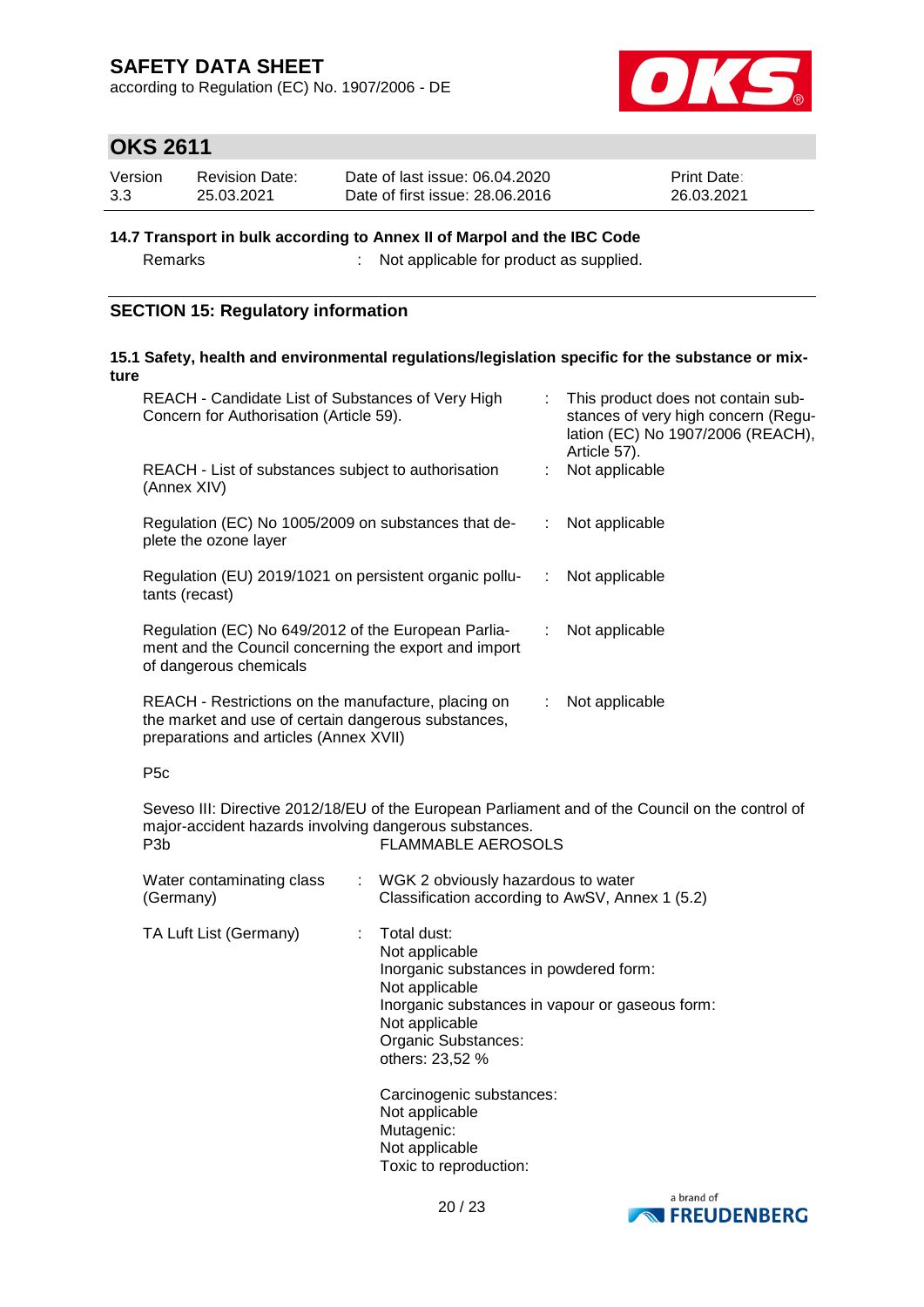according to Regulation (EC) No. 1907/2006 - DE



### **OKS 2611**

| <b>Revision Date:</b><br>Version<br>3.3<br>25.03.2021 |  | Date of last issue: 06.04.2020<br><b>Print Date:</b><br>Date of first issue: 28.06.2016<br>26.03.2021 |                                                                                                                                                                        |  |
|-------------------------------------------------------|--|-------------------------------------------------------------------------------------------------------|------------------------------------------------------------------------------------------------------------------------------------------------------------------------|--|
|                                                       |  |                                                                                                       | Not applicable                                                                                                                                                         |  |
| Volatile organic compounds                            |  |                                                                                                       | Directive 2010/75/EU of 24 November 2010 on industrial<br>emissions (integrated pollution prevention and control)<br>Volatile organic compounds (VOC) content: 96,39 % |  |

### **Other regulations:**

Take note of Directive 94/33/EC on the protection of young people at work or stricter national regulations, where applicable.

### **15.2 Chemical safety assessment**

This information is not available.

### **SECTION 16: Other information**

### **Full text of H-Statements**

| : Highly flammable liquid and vapour.                 |
|-------------------------------------------------------|
| Flammable liquid and vapour.                          |
| : Contains gas under pressure; may explode if heated. |
| May be fatal if swallowed and enters airways.         |
| : Causes skin irritation.                             |
| : Causes serious eye irritation.                      |
| May cause drowsiness or dizziness.                    |
| : Toxic to aquatic life with long lasting effects.    |
| : Harmful to aquatic life with long lasting effects.  |
|                                                       |

#### **Full text of other abbreviations**

| 2000/39/EC        | : Europe. Commission Directive 2000/39/EC establishing a first<br>list of indicative occupational exposure limit values |
|-------------------|-------------------------------------------------------------------------------------------------------------------------|
| 2006/15/EC        | : Europe. Indicative occupational exposure limit values                                                                 |
| DE TRGS 900       | : Germany. TRGS 900 - Occupational exposure limit values.                                                               |
| <b>TRGS 903</b>   | : TRGS 903 - Biological limit values                                                                                    |
| 2000/39/EC / TWA  | : Limit Value - eight hours                                                                                             |
| 2006/15/EC / TWA  | : Limit Value - eight hours                                                                                             |
| DE TRGS 900 / AGW | : Occupational Exposure Limit                                                                                           |
| DE TRGS 900 / AGW | : Time Weighted Average                                                                                                 |

ADN - European Agreement concerning the International Carriage of Dangerous Goods by Inland Waterways; ADR - European Agreement concerning the International Carriage of Dangerous Goods by Road; AIIC - Australian Inventory of Industrial Chemicals; ASTM - American Society for the Testing of Materials; bw - Body weight; CLP - Classification Labelling Packaging Regulation; Regulation (EC) No 1272/2008; CMR - Carcinogen, Mutagen or Reproductive Toxicant; DIN -Standard of the German Institute for Standardisation; DSL - Domestic Substances List (Canada); ECHA - European Chemicals Agency; EC-Number - European Community number; ECx - Con-

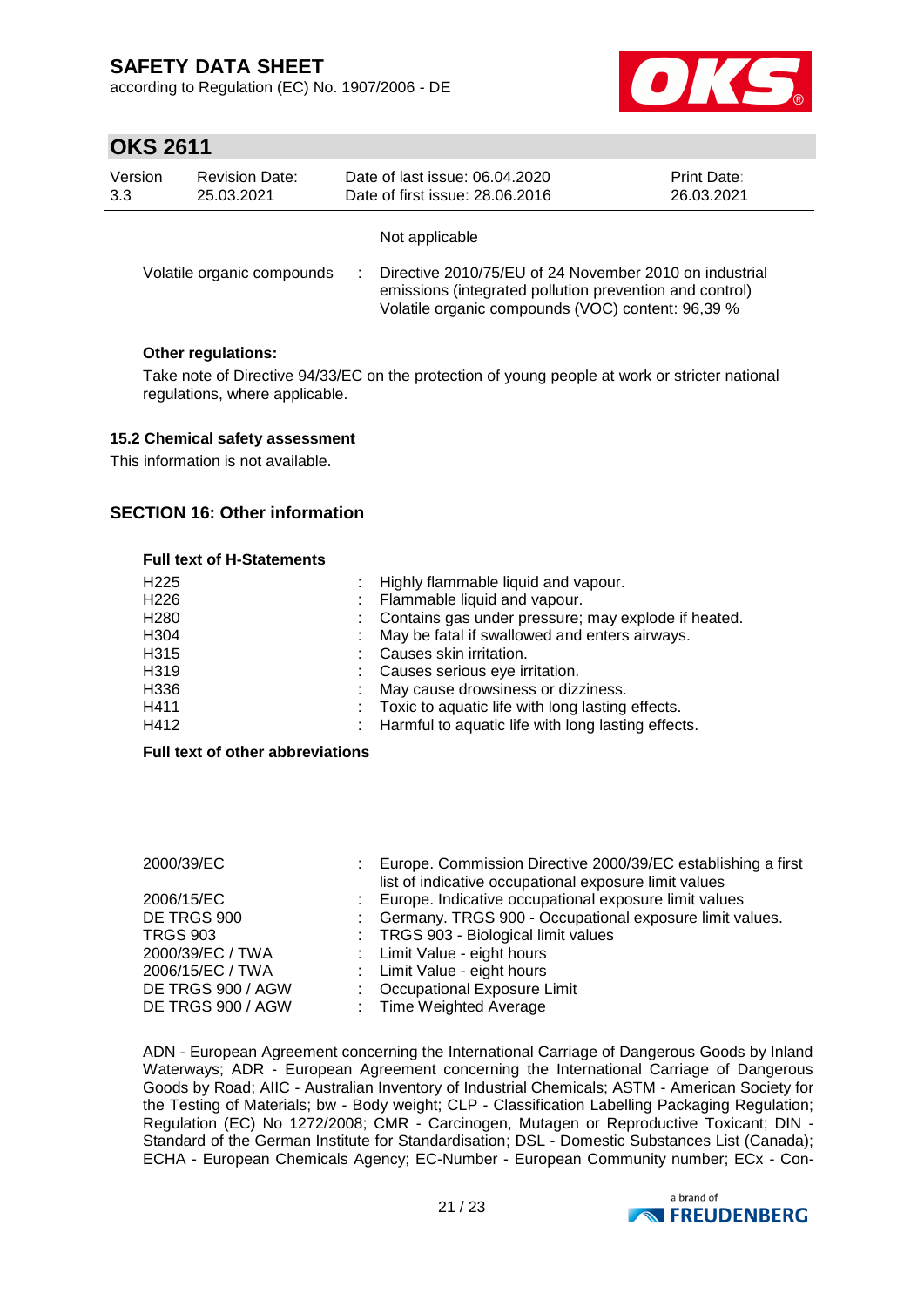according to Regulation (EC) No. 1907/2006 - DE



### **OKS 2611**

| Version | <b>Revision Date:</b> | Date of last issue: 06.04.2020  | <b>Print Date:</b> |
|---------|-----------------------|---------------------------------|--------------------|
| 3.3     | 25.03.2021            | Date of first issue: 28,06,2016 | 26.03.2021         |

centration associated with x% response; ELx - Loading rate associated with x% response; EmS - Emergency Schedule; ENCS - Existing and New Chemical Substances (Japan); ErCx - Concentration associated with x% growth rate response; GHS - Globally Harmonized System; GLP - Good Laboratory Practice; IARC - International Agency for Research on Cancer; IATA - International Air Transport Association; IBC - International Code for the Construction and Equipment of Ships carrying Dangerous Chemicals in Bulk; IC50 - Half maximal inhibitory concentration; ICAO - International Civil Aviation Organization; IECSC - Inventory of Existing Chemical Substances in China; IMDG - International Maritime Dangerous Goods; IMO - International Maritime Organization; ISHL - Industrial Safety and Health Law (Japan); ISO - International Organisation for Standardization; KECI - Korea Existing Chemicals Inventory; LC50 - Lethal Concentration to 50 % of a test population; LD50 - Lethal Dose to 50% of a test population (Median Lethal Dose); MARPOL - International Convention for the Prevention of Pollution from Ships; n.o.s. - Not Otherwise Specified; NO(A)EC - No Observed (Adverse) Effect Concentration; NO(A)EL - No Observed (Adverse) Effect Level; NOELR - No Observable Effect Loading Rate; NZIoC - New Zealand Inventory of Chemicals; OECD - Organization for Economic Co-operation and Development; OPPTS - Office of Chemical Safety and Pollution Prevention; PBT - Persistent, Bioaccumulative and Toxic substance; PICCS - Philippines Inventory of Chemicals and Chemical Substances; (Q)SAR - (Quantitative) Structure Activity Relationship; REACH - Regulation (EC) No 1907/2006 of the European Parliament and of the Council concerning the Registration, Evaluation, Authorisation and Restriction of Chemicals; RID - Regulations concerning the International Carriage of Dangerous Goods by Rail; SADT - Self-Accelerating Decomposition Temperature; SDS - Safety Data Sheet; SVHC - Substance of Very High Concern; TCSI - Taiwan Chemical Substance Inventory; TRGS - Technical Rule for Hazardous Substances; TSCA - Toxic Substances Control Act (United States); UN - United Nations; vPvB - Very Persistent and Very Bioaccumulative

### **Further information**

| <b>Classification of the mixture:</b> |                                     | <b>Classification procedure:</b>    |  |  |
|---------------------------------------|-------------------------------------|-------------------------------------|--|--|
| Aerosol 1                             | H <sub>222</sub> , H <sub>229</sub> | Based on product data or assessment |  |  |
| Skin Irrit. 2                         | H315                                | Calculation method                  |  |  |
| Eye Irrit. 2                          | H319                                | Calculation method                  |  |  |
| STOT SE 3                             | H336                                | Calculation method                  |  |  |
| Asp. Tox. 1                           | H304                                | Based on product data or assessment |  |  |
| Aquatic Chronic 3                     | H412                                | Calculation method                  |  |  |
|                                       |                                     |                                     |  |  |

This safety data sheet applies only to products as originally packed and labelled. The information contained therein may not be reproduced or modified without our express written permission. Any forwarding of this document is only permitted to the extent required by law. Any further, in particular public, dissemination of the safety data sheet (e.g. as a document for download from the Internet) is not permitted without our express written consent. We provide our customers with amended safety data sheets as prescribed by law. The customer is responsible for passing on safety data sheets and any amendments contained therein to its own customers, employees and other users of the product. We provide no guarantee that safety data sheets received by users from third parties are up-to-date. All information and instructions in this safety data sheet have been compiled to the best of our knowledge and are based on the information available to us on the day of publication. The information provided is intended to describe the product in relation to the required safety measures; it is neither an assurance of characteristics nor a guarantee of the product's suitability for particular applications and does not justify any contractual legal relationship. The existence of a safety data sheet for a particular jurisdiction does not necessarily mean